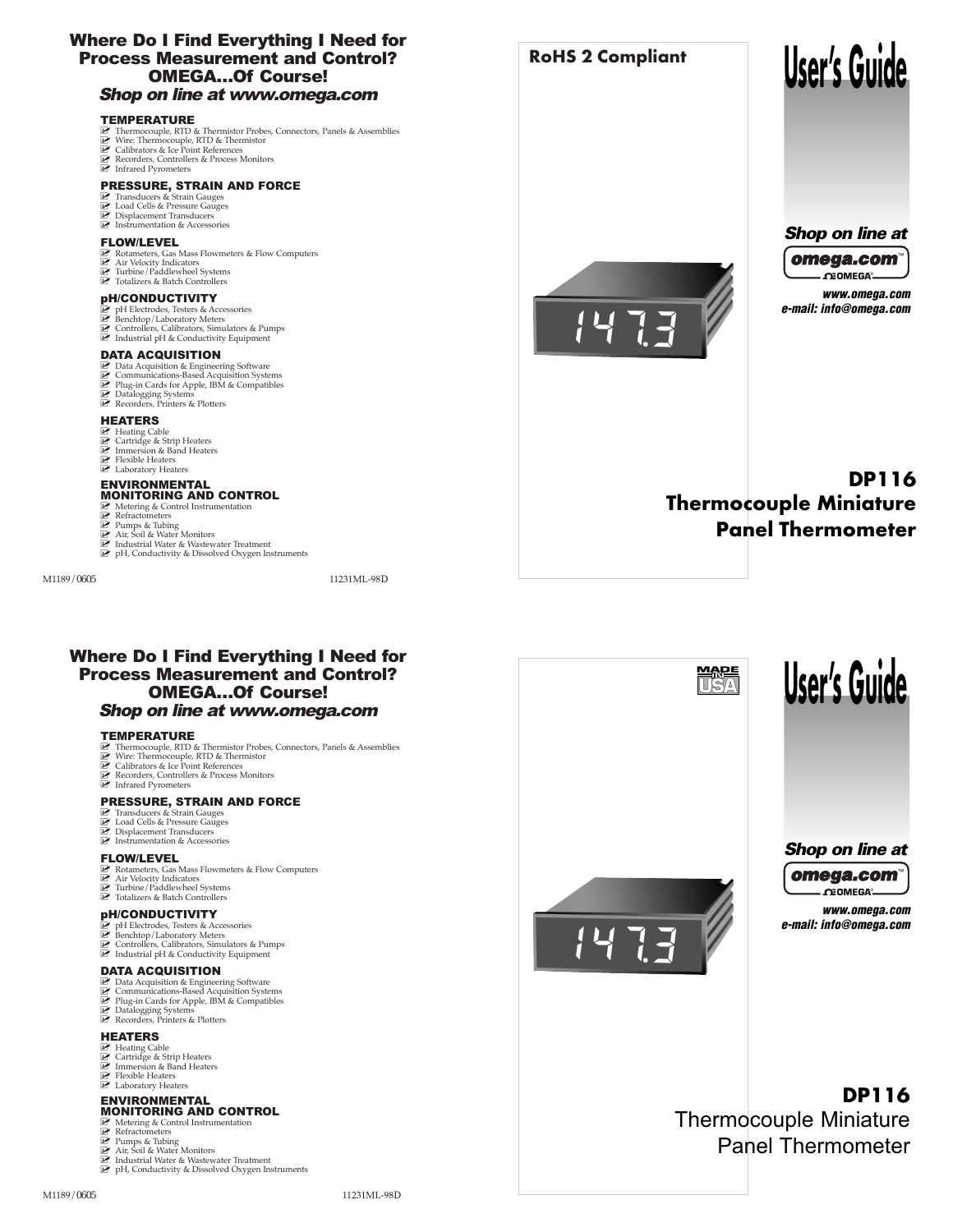|                                              |                        | omega.com®<br><b>CEOMEGA</b> .                                                                                                              |                                                                                                                                                                |
|----------------------------------------------|------------------------|---------------------------------------------------------------------------------------------------------------------------------------------|----------------------------------------------------------------------------------------------------------------------------------------------------------------|
|                                              |                        | OMEGAnet <sup>®</sup> On-Line Service                                                                                                       | Internet e-mail                                                                                                                                                |
|                                              |                        | www.omega.com                                                                                                                               | info@omega.com                                                                                                                                                 |
|                                              |                        | <b>Servicing North America:</b>                                                                                                             |                                                                                                                                                                |
| USA:                                         | ISO 9001 Certified     | One Omega Drive, P.O. Box 4047<br>Stamford CT 06907-0047<br>TEL: (203) 359-1660<br>e-mail: info@omega.com                                   | FAX: (203) 359-7700                                                                                                                                            |
| Canada <sup>.</sup>                          |                        | 976 Bergar<br>Laval (Quebec) H7L 5A1<br>TEL: (514) 856-6928<br>e-mail: info@omega.ca                                                        | FAX: (514) 856-6886                                                                                                                                            |
|                                              |                        |                                                                                                                                             | For immediate technical or application assistance:                                                                                                             |
|                                              | <b>USA and Canada:</b> |                                                                                                                                             | Sales Service: 1-800-826-6342 / 1-800-TC-OMEGA®<br>Customer Service: 1-800-622-2378 / 1-800-622-BEST®<br>Engineering Service: 1-800-872-9436 / 1-800-USA-WHEN® |
| Mexico and                                   | <b>Latin America:</b>  | TEL: (001)800-TC-OMEGA®<br>En Español: (001) 203-359-7803<br>e-mail: espanol@omega.com                                                      | FAX: (001) 203-359-7807                                                                                                                                        |
|                                              |                        | <b>Servicing Europe:</b>                                                                                                                    |                                                                                                                                                                |
| Benelux:                                     |                        | TEL: +31 20 3472121<br>Toll Free in Benelux: 0800 0993344<br>e-mail: sales@omegaeng.nl                                                      | Postbus 8034, 1180 LA Amstelveen. The Netherlands<br>FAX: +31 20 6434643                                                                                       |
| <b>Czech Republic:</b>                       |                        | Frystatska 184, 733 01 Karviná<br>TEL: +420 59 6311899<br>e-mail: info@omegashop.cz                                                         | FAX: +420 59 6311114                                                                                                                                           |
| France:                                      |                        | 11, rue Jacques Cartier, 78280 Guyancourt<br>TEL: +33 1 61 37 29 00<br>Toll Free in France: 0800 466 342<br>e-mail: sales@omega.fr          | FAX: +33 1 30 57 54 27                                                                                                                                         |
|                                              | Germany/Austria:       | TEL: +49 7056 9398-0<br>Toll Free in Germany: 0800 639 7678<br>e-mail: info@omega.de                                                        | Daimlerstrasse 26, D-75392 Deckenpfronn, Germany<br>FAX: +49 7056 9398-29                                                                                      |
| <b>United Kingdom:</b><br>ISO 9002 Certified |                        | One Omega Drive<br>River Bend Technology Centre<br>TEL: +44 161 777 6611<br>Toll Free in England: 0800 488 488<br>e-mail: sales@omega.co.uk | Northbank, Irlam Manchester M44 5BD United Kingdom<br>FAX: +44 161 777 6622                                                                                    |

It is the policy of OMEGA to comply with all worldwide safety and EMC/EMI regulations that apply. OMEGA is constantly pursuing certification of its products to the European New Approach Directives. OMEGA will add the mark to every appropriate device upon certification.

The information contained in this document is believed to be correct, but OMEGA Engineering, Inc. accepts no liability for any errors it contains, and reserves the right to alter specifications without notice.

WARNING: These products are not designed for use in, and should not be used for, patient-connected applications.

This device is marked with the international caution symbol. It is important to read the Setup Guide before installing or commissioning this device as the guide contains important information relating to safety and EMC.

This device is marked with the international caution symbol. It is important to read the Setup Guide before installing or commissioning this device as the guide contains important information relating to safety and EMC.



#### WARRANTY/DISCLAIMER

OMEGA ENGINEERING, INC. warrants this unit to be free of defects in materials and workmanship for a period of **13 months** from the date of purchase. OMEGA's Warranty adds an additional one (1) month grace period to the normal **one (1) year product warranty** to cover handling and shipping time. This ensures that OMEGA's customers receive maximum coverage on each product.

If the unit malfunctions, it must be returned to the factory for evaluation. OMEGA's Customer Service Department will issue an Authorized Return (AR) number immediately upon phone or written request. Upon examination by OMEGA, if the unit is found to be defective, it will be repaired or replaced at no charge. OMEGA's WARRANTY does not apply to defects resulting from any action of the purchaser. including but not limited to mishandling, improper interfacing, operation outside of design limits, improper repair, or unauthorized modification. This WARRANTY is VOID if the unit shows evidence of having been tampered with or shows evidence of having been damaged as a result of excessive corrosion; or current, heat, moisture or vibration; improper specification; misapplication; misuse or other operating conditions outside of OMEGA's control. Components which wear are not warranted, including but not limited to contact points, fuses, and triacs.

**OMEGA is pleased to offer suggestions on the use of its various products. However, OMEGA neither assumes responsibility for any omissions or errors nor assumes liability for any damages that result from the use of its products in accordance with information provided by OMEGA, either verbal or written. OMEGA warrants only that the parts manufactured by it will be as specified and free of defects. OMEGA MAKES NO OTHER WARRANTIES OR REPRESENTATIONS OF ANY KIND WHATSOEVER, EXPRESS OR IMPLIED, EXCEPT THAT OF TITLE, AND ALL IMPLIED WARRANTIES INCLUDING ANY WARRANTY OF MERCHANTABILITY AND FITNESS FOR A PARTICULAR PURPOSE ARE HEREBY DISCLAIMED. LIMITATION OF LIABILITY: The remedies of purchaser set forth herein are exclusive, and the total liability of OMEGA with respect to this order, whether based on contract, warranty, negligence, indemnification, strict liability or otherwise, shall not exceed the purchase price of the component upon which liability is based. In no event shall OMEGA be liable for consequential, incidental or special damages.**

CONDITIONS: Equipment sold by OMEGA is not intended to be used, nor shall it be used: (1) as a "Basic Component" under 10 CFR 21 (NRC), used in or with any nuclear installation or activity; or (2) in medical applications or used on humans. Should any Product(s) be used in or with any nuclear installation or activity, medical application, used on humans, or misused in any way, OMEGA assumes no responsibility as set forth in our basic WARRANTY/DISCLAIMER language, and, additionally, purchaser will indemnify OMEGA and hold OMEGA harmless from any liability or damage whatsoever arising out of the use of the Product(s) in such a manner.

#### RETURN REQUESTS/INQUIRIES

Direct all warranty and repair requests/inquiries to the OMEGA Customer Service Department. BEFORE RETURNING ANY PRODUCT(S) TO OMEGA, PURCHASER MUST OBTAIN AN AUTHORIZED RETURN (AR) NUMBER FROM OMEGA'S CUSTOMER SERVICE DEPARTMENT (IN ORDER TO AVOID PROCESSING DELAYS). The assigned AR number should then be marked on the outside of the return package and on any correspondence.

The purchaser is responsible for shipping charges, freight, insurance and proper packaging to prevent breakage in transit.

FOR WARRANTY RETURNS, please have the following information available BEFORE contacting OMEGA:

- 1. Purchase Order number under which the product was PURCHASED,
- 2. Model and serial number of the product under warranty, and
- 3. Repair instructions and/or specific problems relative to the product.

OMEGA's policy is to make running changes, not model changes, whenever an improvement is possible. This affords our customers the latest in technology and engineering.

OMEGA is a registered trademark of OMEGA ENGINEERING, INC.

© Copyright 2003 OMEGA ENGINEERING, INC. All rights reserved. This document may not be copied, photocopied, reproduced, translated, or reduced to any electronic medium or machine-readable form, in whole or in part, without the prior written consent of OMEGA ENGINEERING, INC.

FOR NON-WARRANTY REPAIRS, consult OMEGA for current repair charges. Have the following information available BEFORE contacting OMEGA:

- 1. Purchase Order number to cover the COST of the repair,
- 2. Model and serial number of product, and
- 3. Repair instructions and/or specific problems relative to the product.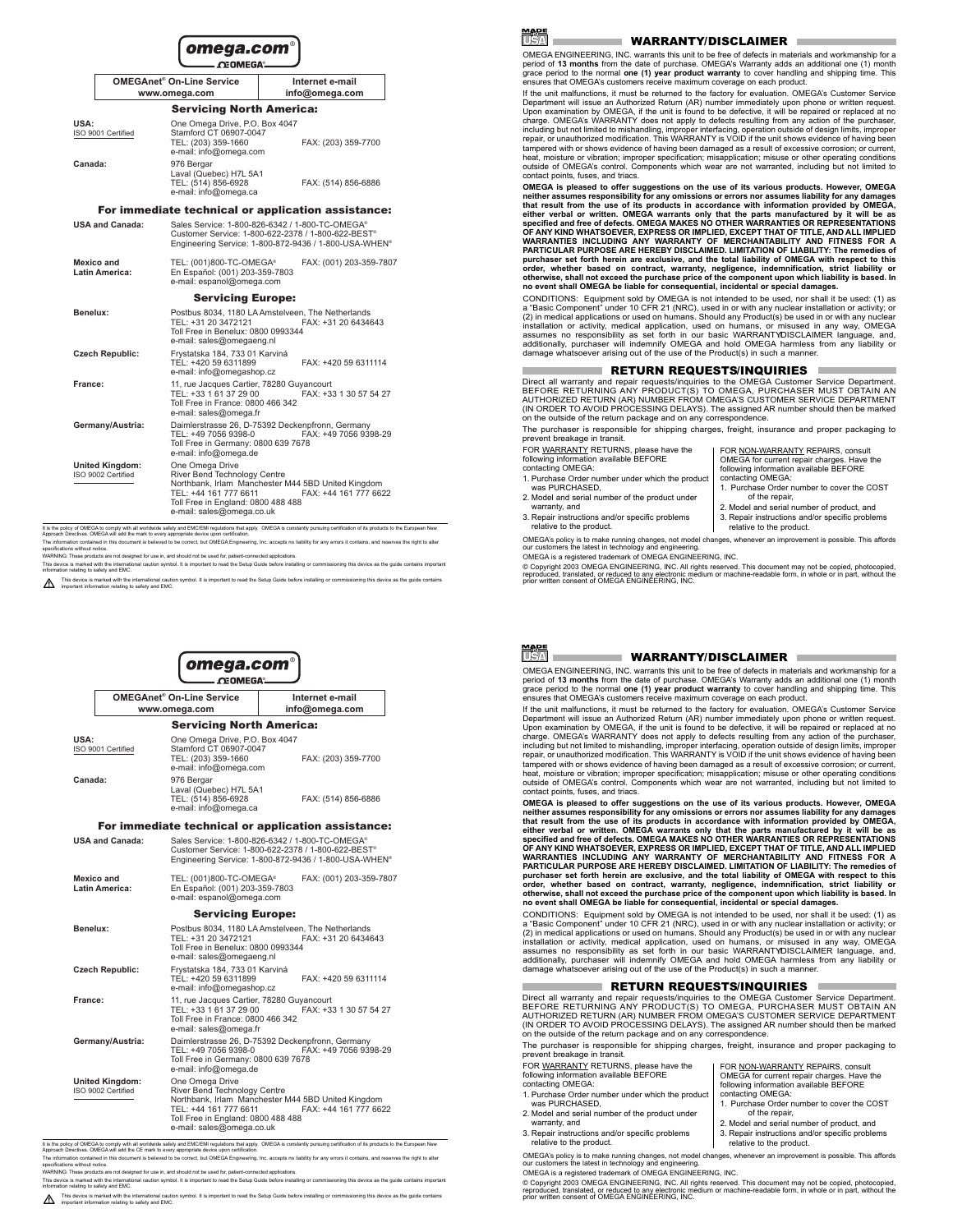### **TABLE OF CONTENTS**

### **SECTION PAGE**

| Section 1 |     |                                    |
|-----------|-----|------------------------------------|
|           | 1.1 |                                    |
|           | 1.2 |                                    |
| Section 2 |     |                                    |
|           | 2.1 |                                    |
|           | 2.2 |                                    |
|           | 2.3 | Description 4                      |
| Section 3 |     |                                    |
|           | 3.1 | Main Board Power Jumpers 5         |
|           | 3.2 | Converting °F to °C (vice versa) 7 |
|           | 3.3 | Installation and Panel Mounting 8  |
|           | 3.4 | Sensor Input Connections 10        |
|           | 3.5 | Analog Output Connections 12       |
|           | 3.6 | Display Hold Connections 13        |
|           | 3.7 | Main Power Connections 14          |
|           | 3.8 | Disassembly/Assembly 16            |
| Section 4 |     | Operation and Calibration 18       |
|           | 4.1 |                                    |
|           | 4.2 | Calibration Procedure 19           |
| Section 5 |     |                                    |
| Section 6 |     | Glossary 32                        |
|           |     |                                    |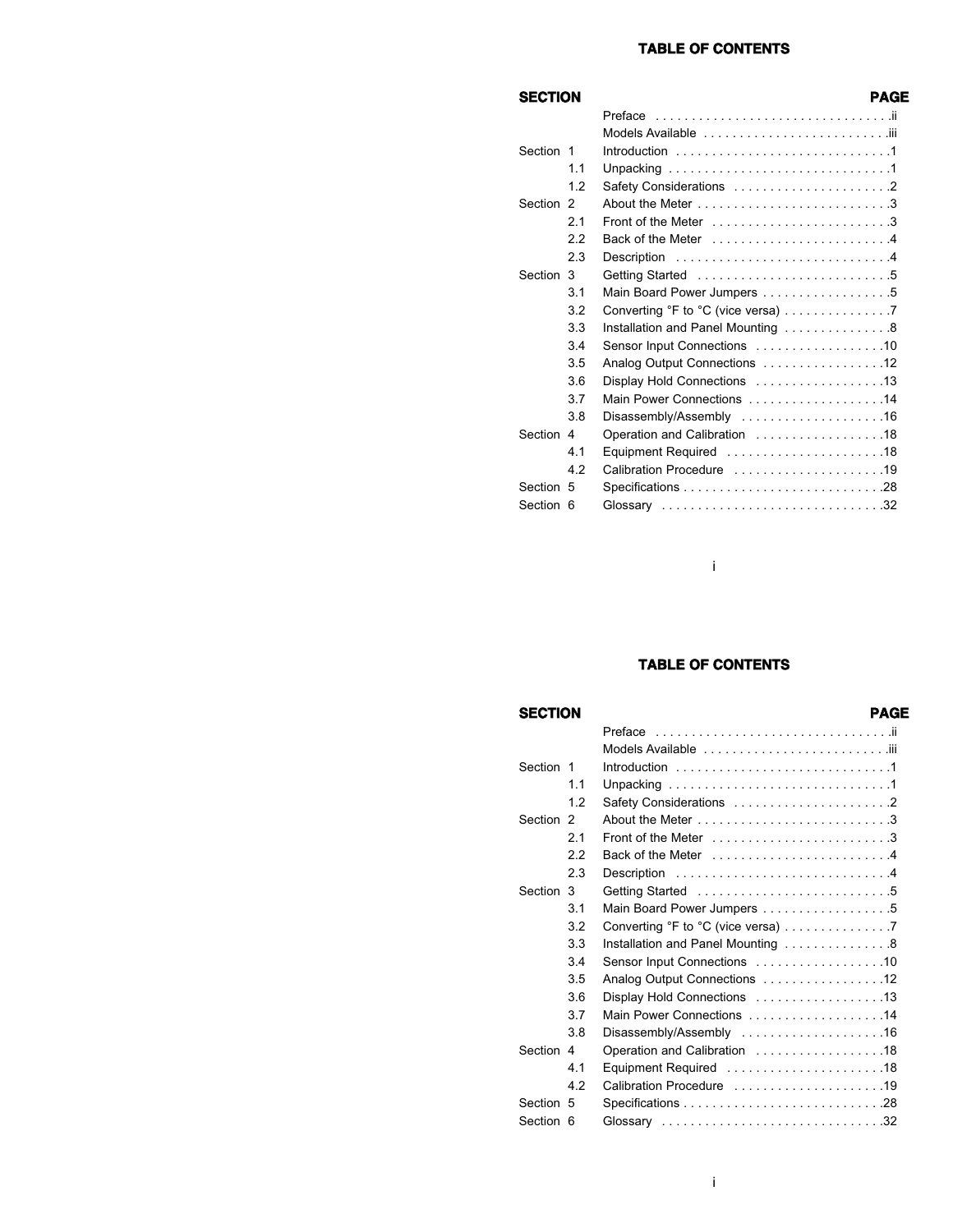### **PREFACE**

Manual Objectives: This manual shows you how to set up and use the Panel Thermometer.

This meter is an economical Miniature Temperature Panel Thermometer featuring a large display with a linearized analog output that is supplied as a standard feature.

Each of the models\* can be converted by the user to display in degrees Fahrenheit or Celsius. *However, due to the internal design of the meter, the input type and resolution CANNOT be changed on any J, K, T, or E unit.*

The meter is available in many different styles. All of the Thermocouple models listed in Table 1-1 come standard with red LEDs, and can be ordered with a green LED display as an option. The part numbers would then end with "-GR".

### *Example: DP116-JF1-GR*

Also, these thermocouple meters can be ordered with different power configurations. Refer to Table 1-3 for available choices.

\*Refer to Table 1-1 for the complete listing of models available.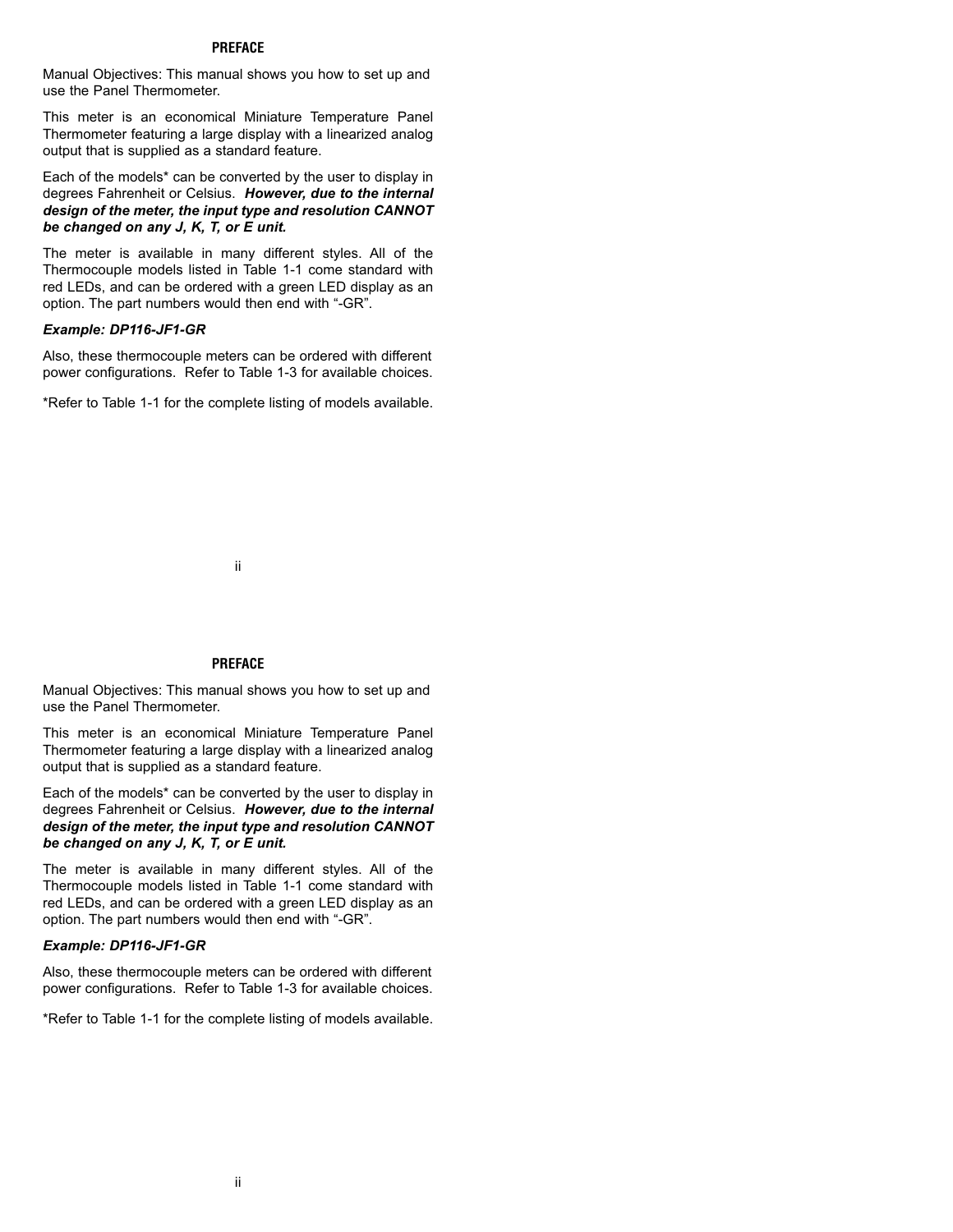### **SECTION 6 GLOSSARY**

COMMON MODE REJECTION (CMR) - a measure of the affect of a voltage on the indicated display. It is the ratio of the common mode voltage to the measured voltage due to a common mode voltage.

COMMON MODE VOLTAGE (CMV) - the average of the voltage applied to both wires of a two wire or differential input.

NORMAL MODE REJECTION (NMR) - a measure of the rejection of unwanted signal due to a voltage applied between the wires of a two wire or differential input (shown as normal mode voltage). NMR is the ratio of the normal mode voltage to the measured voltage due to the normal mode voltage.

TEMPCO - abbreviation for temperature coefficient. It is the effect of changes in ambient temperature on a particular parameter, such as zero or span settings.

### **TABLE 1-TC MODELS AVAILABLE**

| The following 3-1/2 digit mini thermocouple panel<br>thermometers are discussed in this operator's manual. |             |             |                   |  |
|------------------------------------------------------------------------------------------------------------|-------------|-------------|-------------------|--|
| <b>MODEL</b>                                                                                               | <b>TYPE</b> | °C or °F    | <b>RESOLUTION</b> |  |
| DP116-JF1                                                                                                  | J           | F           | $1.0^{\circ}$ F   |  |
| DP116-JF2                                                                                                  | J           | F           | $0.1^{\circ}$ F   |  |
| DP116-JC1                                                                                                  | J           | $\mathsf C$ | $1.0^{\circ}$ C   |  |
| DP116-JC2                                                                                                  | J           | Ċ           | $0.1^{\circ}$ C   |  |
| DP116-KF1                                                                                                  | Κ           | F           | $1.0^{\circ}$ F   |  |
| DP116-KF2                                                                                                  | Κ           | F           | $0.1^{\circ}$ F   |  |
| DP116-KC1                                                                                                  | K           | C           | $1.0^{\circ}$ C   |  |
| DP116-KC2                                                                                                  | K           | Ć           | $0.1^{\circ}$ C   |  |
| DP116-TF1                                                                                                  | т           | F           | $1.0^{\circ}$ F   |  |
| DP116-TF2                                                                                                  | T           | F           | $0.1^{\circ}$ F   |  |
| DP116-TC1                                                                                                  | Τ           | C           | $1.0^{\circ}$ C   |  |
| DP116-TC2                                                                                                  | T           | Ċ           | $0.1^{\circ}$ C   |  |
| DP116-EF1                                                                                                  | Е           | F           | $1.0^{\circ}$ F   |  |
| DP116-EF2                                                                                                  | E           | F           | $0.1^{\circ}$ F   |  |
| <b>DP116-EC1</b>                                                                                           | E           | C           | $1.0^{\circ}$ C   |  |
| <b>DP116-EC2</b>                                                                                           | F           | Ć           | $0.1^{\circ}$ C   |  |

The accuracies and ranges are listed in Section 5.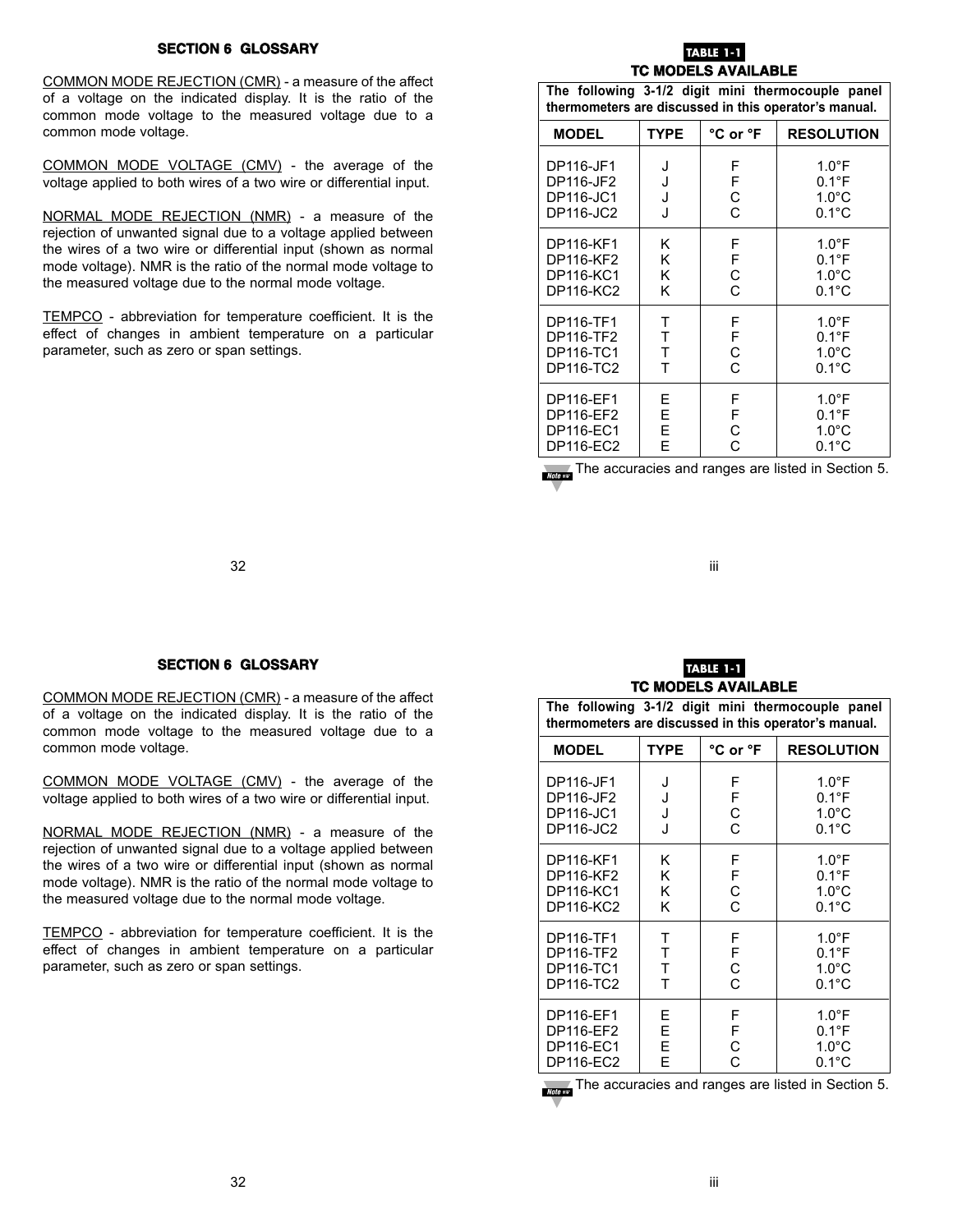### **Table 1-2 Other Models Available**

| The following 3-1/2 digit mini RTD panel meters are available<br>and discussed in a separate RTD Operator's Manual. |            |   |                 |  |
|---------------------------------------------------------------------------------------------------------------------|------------|---|-----------------|--|
| <b>TYPE</b><br>°C or °F<br><b>RESOLUTION</b><br><b>MODEL</b>                                                        |            |   |                 |  |
| <b>DP116-MF1</b>                                                                                                    | <b>RTD</b> | F | $1.0^{\circ}$ F |  |
| <b>DP116-MF2</b>                                                                                                    | <b>RTD</b> | F | $0.1^{\circ}$ F |  |
| <b>DP116-MC1</b>                                                                                                    | <b>RTD</b> | C | $1.0^{\circ}$ C |  |
| <b>DP116-MC2</b>                                                                                                    | RTD        | C | $0.1^{\circ}$ C |  |

### **Table 1-3 Power Options Available**

| <b>MODEL</b>       | <b>POWER</b>                                                                                     |  |  |  |
|--------------------|--------------------------------------------------------------------------------------------------|--|--|--|
| DP116-TC type      | 115 Vac ±15%, 50/60 Hz                                                                           |  |  |  |
| DP116-TC type-230  | 230 Vac ±15%, 50/60 Hz                                                                           |  |  |  |
| DP116-TC type-9/26 | 9-26 Vdc @ 110mA max,<br>non-isolated.<br>Use ungrounded Thermocouples<br>to avoid ground loops. |  |  |  |
| DP116-TC type-100  | 100 Vac ±15%, 50/60 Hz                                                                           |  |  |  |
| DP116-TC type-24   | 24 Vac ±15%, 50/60 Hz                                                                            |  |  |  |

### **TABLE 5-1**

**ACCURACY/RANGE TABLE**

| <b>MODEL</b><br><b>OPTION</b> | <b>MAXIMUM</b><br><b>ERROR</b> | <b>RANGE</b>                   | <b>RESOLUTION</b> |
|-------------------------------|--------------------------------|--------------------------------|-------------------|
| *-JF1                         | $2.7^{\circ}$ F                | $-346$ to $+1400$ °F           | $1.0^{\circ}$ F   |
| *-JF2                         | $1.8^{\circ}$ F                | -199.9 to +199.9°F             | $0.1^{\circ}$ F   |
| *-JC1                         | $1.5^{\circ}$ C                | $-210$ to $+760^{\circ}$ C     | $1.0^{\circ}$ C   |
| *-JC2                         | $1.0^{\circ}$ C                | -199.9 to +199.9°C             | $0.1^{\circ}$ C   |
| *-KF1                         | $2.7^{\circ}$ F                | -157 to +1999°F                | $1.0^{\circ}$ F   |
| *-KF2                         | $1.8^{\circ}$ F                | $-199.9$ to $+199.9$ °F        | $0.1^{\circ}$ F   |
| *-KC1                         | $1.5^{\circ}$ C                | $-105$ to $+1372^{\circ}$ C    | $1.0^{\circ}$ C   |
| *-KC2                         | $1.0^{\circ}$ C                | -199.9 to +199.9°C             | $0.1^{\circ}$ C   |
| $*$ -TF1                      | $2.7^{\circ}$ F                | $-157$ to $+752$ °F            | $1.0^{\circ}$ F   |
| $*$ -TF2                      | $1.8^{\circ}$ F                | -199.9 to +199.9°F             | $0.1^{\circ}$ F   |
| $*$ -TC1                      | $1.5^{\circ}$ C                | $-105$ to $+400^{\circ}$ C     | $1.0^{\circ}$ C   |
| $*$ -TC <sub>2</sub>          | $1.0^{\circ}$ C                | $-199.9$ to $+199.9^{\circ}$ C | $0.1^{\circ}$ C   |
|                               |                                |                                |                   |
| $*$ -EF1                      | $2.7^{\circ}F$                 | $-157$ to $+1832$ °F           | $1.0^{\circ}$ F   |
| EFT2                          | $1.8^{\circ}$ F                | $-199.9$ to + 199.9°F          | $0.1^{\circ}$ F   |
| $*$ -EC1                      | $1.5^{\circ}$ C                | $-105$ to $+1000^{\circ}$ C    | $1.0^{\circ}$ C   |
| *-EC2                         | $1.0^{\circ}$ C                | -199.9 to+199.9°C              | $0.1^{\circ}$ C   |

\* Look at Table 1-1, for complete models (preface section).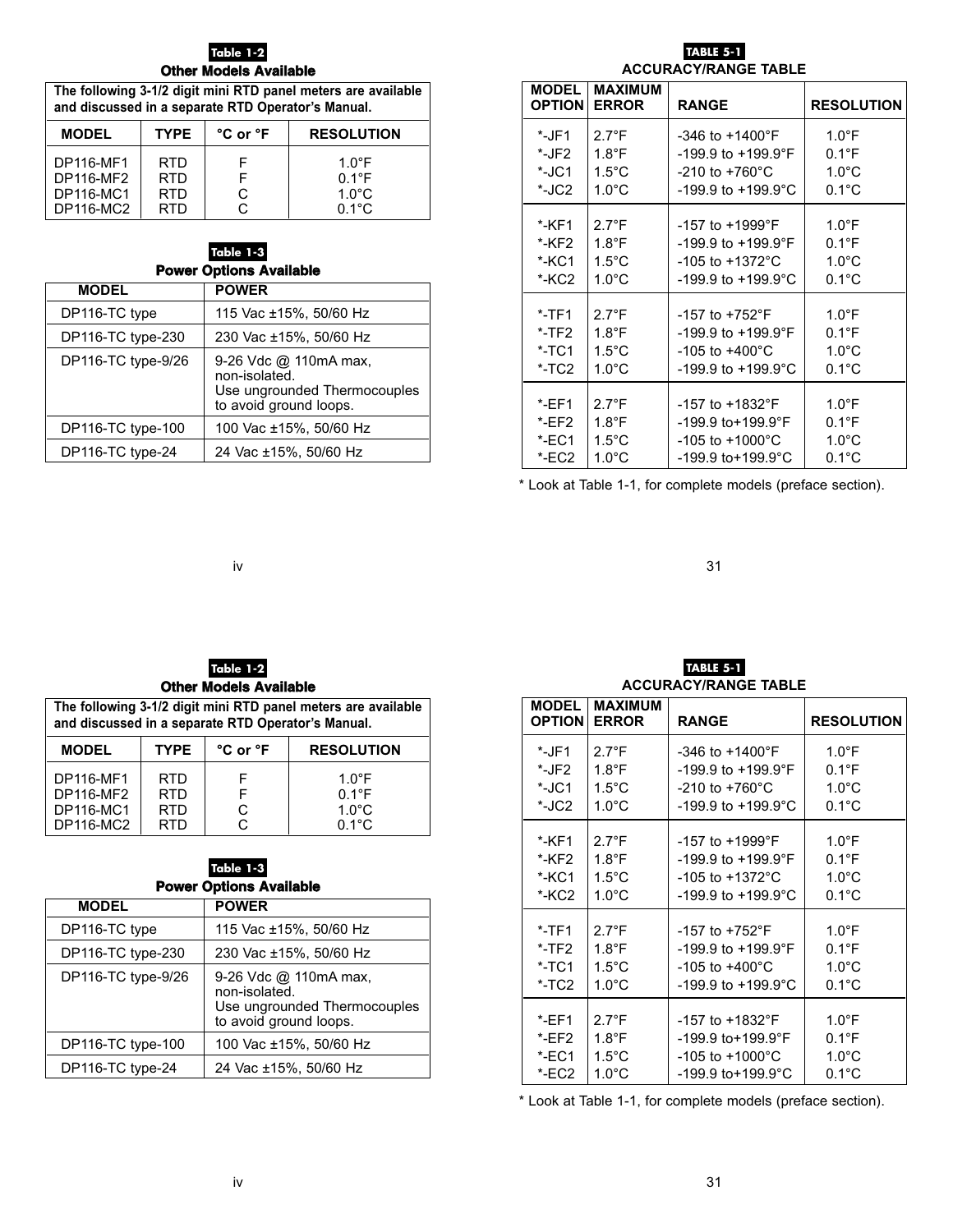

### **NOTES, WARNINGS and CAUTIONS**

Information that is especially important to note is identified by these labels:

**NOTE:** provides you with information that is important to **Note** as successfully setup and use the Programmable Digital Meter.



**CAUTION or WARNING:** tells you about the risk of electric shock.

**CAUTION, WARNING or IMPORTANT:** tells you of circumstances or practices that can effect the meter's functionality and must refer to accompanying documents.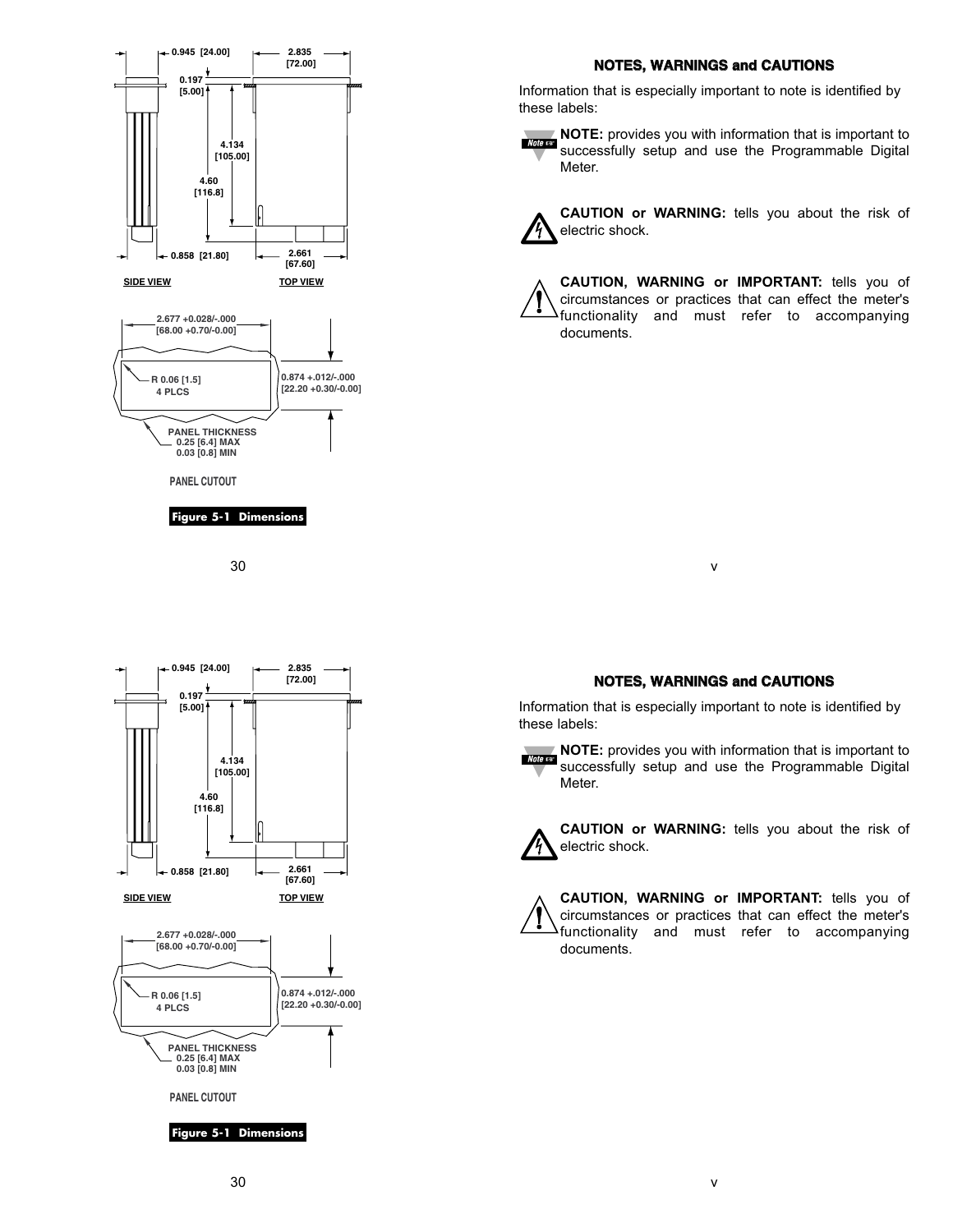### **DISPLAY**

| Green - optional |
|------------------|

### **DIGITAL INPUTS**

|--|--|--|--|--|--|

### **ENVIRONMENTAL**

### **MECHANICAL DIMENSIONS**

| maximum: 0.25" (6.25mm) |
|-------------------------|
|                         |

# **POWER**

|                                | 230Vac ±15% 14mA max.     |
|--------------------------------|---------------------------|
|                                | 100Vac ±15% 30mA max.     |
|                                | 24 Vac ± 15% 127 m A max. |
|                                |                           |
|                                |                           |
| UL Slow-blow (per single unit) | 40mA, 100Vac              |
|                                | 160mA, 24Vac              |
|                                | 125mA. 9-26Vdc            |
|                                |                           |
|                                |                           |

† Refer to the Glossary in Section 6.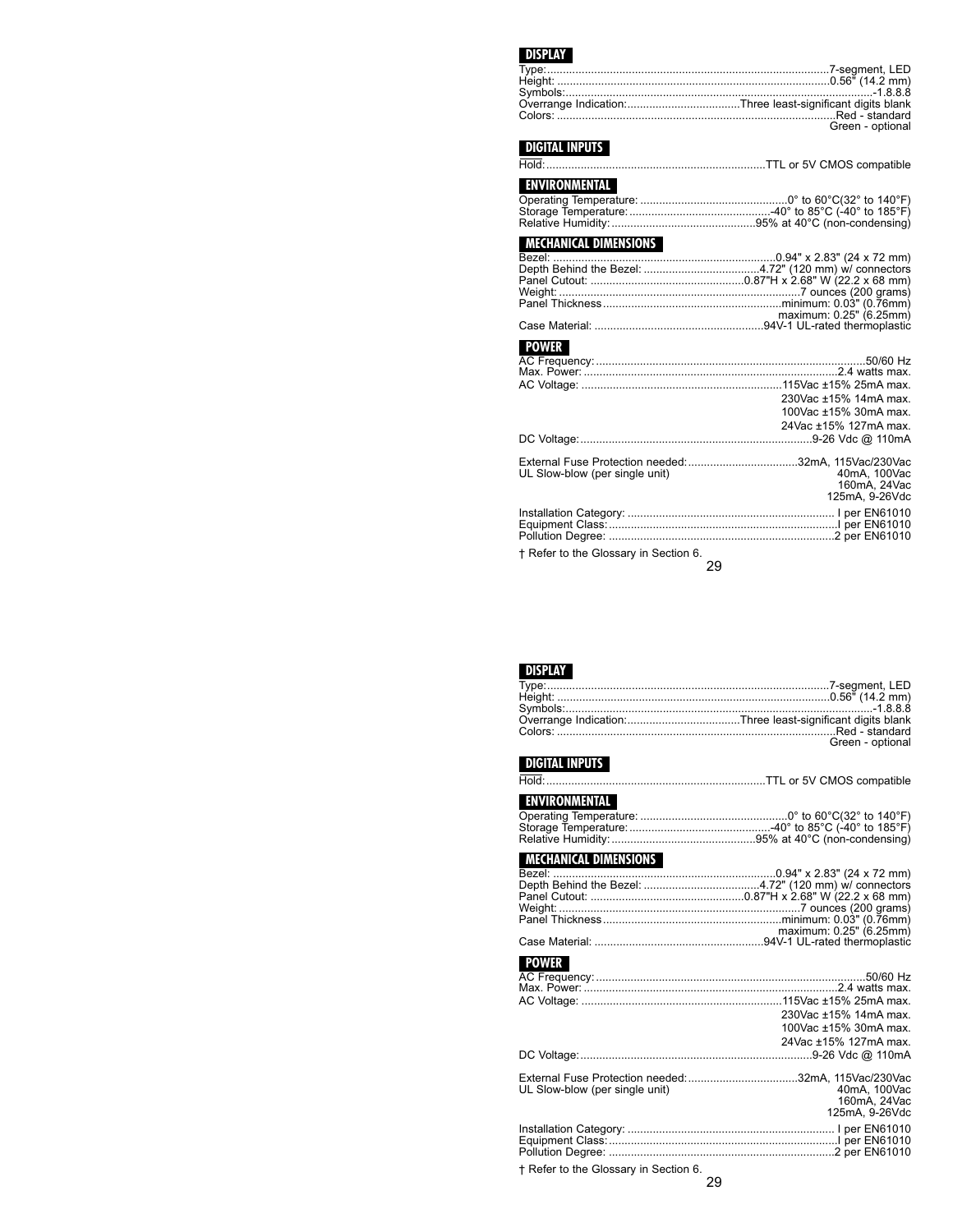### **SECTION 5 SPECIFICATIONS**

### **INPUT TYPE:**

| Configuration: Single-ended (-TC lead connected to Analog Return)    |
|----------------------------------------------------------------------|
|                                                                      |
| Sensor-wire resistance effect per conductor:                         |
| Type E: 50 $\mu$ deg/deg/ $\Omega$ , up to 2000 $\Omega$             |
|                                                                      |
| Sensor-break Indication: Meter displays positive overrange (upscale) |

### **NOISE REJECTION**

| CMV <sub>T</sub> , Analog RTN to PWR GND: Dielectric strength to 1500 V |
|-------------------------------------------------------------------------|
| transient per 260 Volt rms or                                           |
| DC working voltage.                                                     |

### **ACCURACY at 25°C**

Range for rated accuracy

### **ANALOG OUTPUT (linearized)**

| on $°C. \pm 1.8$ mV on $°F$ |
|-----------------------------|
|                             |

### **ANALOG TO DIGITAL CONVERSION**

# **SECTION 1 INTRODUCTION**

# **1.1 UNPACKING**

Remove the Packing List and verify that all equipment has been received. If there are any questions about the shipment, use the phone numbers listed on the back cover to contact the Customer Service Department nearest you.

Upon receipt of shipment, inspect the container and equipment for any signs of damage. Take particular note of any evidence of rough handling in transit. Immediately report any damage to the shipping agent.

*The carrier will not honor any claims unless all shipping material is saved for their examination. After examining and removing contents, save packing material and carton in the event reshipment is necessary.*

Verify that you received the following items in the shipping box:

### **QTY DESCRIPTION**

- 1 Panel Thermometer with 3 small connectors plugged into the rear of the meter.
- **Operator's Manual**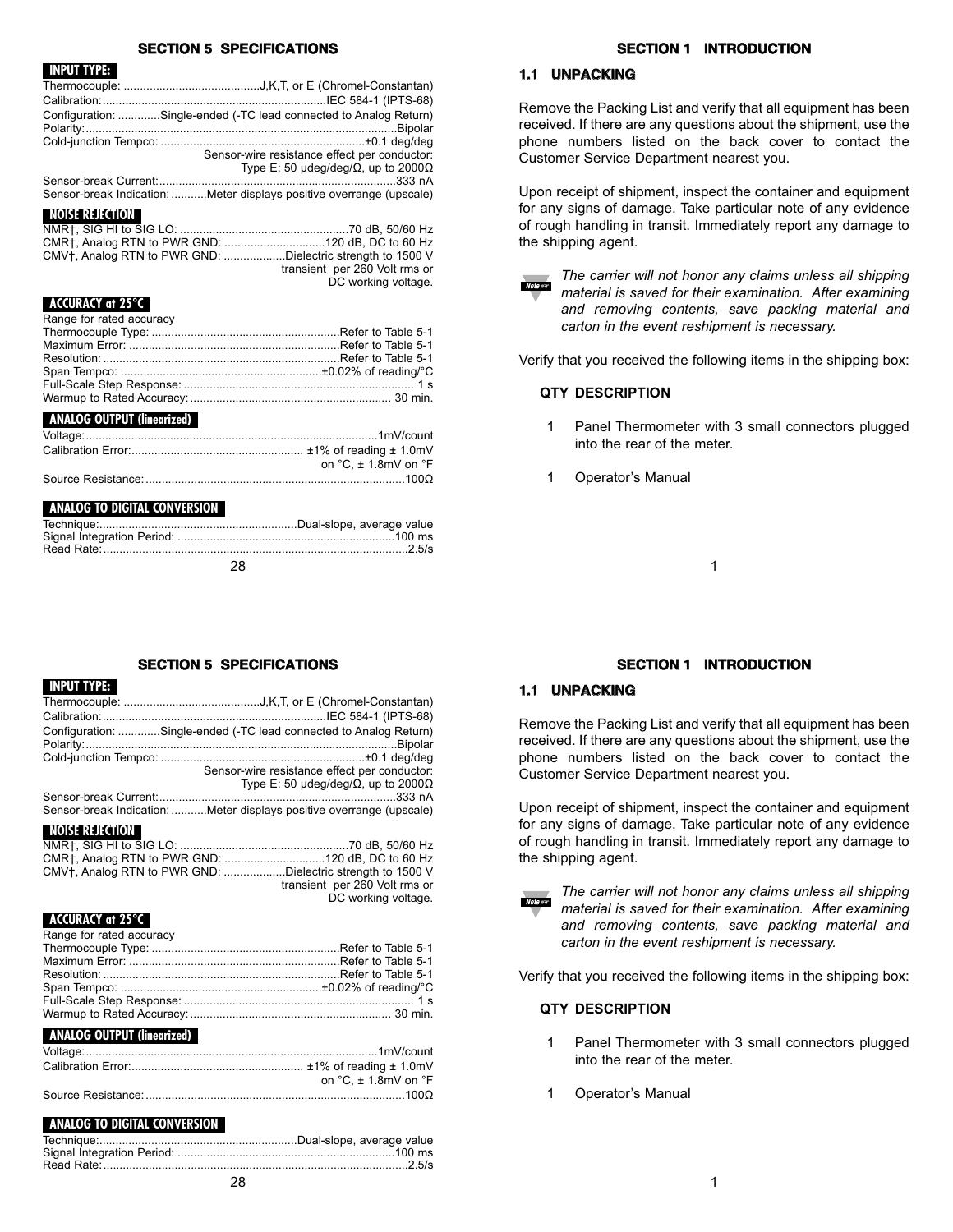### **1.2 SAFETY CONSIDERATIONS**



This device is marked with the international Caution symbol. It is important to read this manual before installing or commissioning this device as it contains important information relating to Safety and EMC (Electromagnetic Compatibility).

#### **Unpacking & Inspection**



Unpack the instrument and inspect for obvious shipping damage. Do not attempt to **Note as** operate the unit if damage is found.

This instrument is a panel mount device protected in accordance with Class I of EN 61010 (115/230 AC power connections). Installation of this instrument should be done by Qualified personnel. In order to ensure safe operation, the following instructions should be followed.

This instrument has no power-on switch. An external switch or circuit-breaker shall be included in the building installation as a disconnecting device. It shall be marked to indicate this function, and it shall be in close proximity to the equipment within easy reach of the operator. The switch or circuit-breaker shall not interrupt the Protective Conductor (Earth wire), and it shall meet the relevant requirements of IEC 947–1 and IEC 947-3 (International Electrotechnical Commission). The switch shall not be incorporated in the mains supply cord.

Furthermore, to provide protection against excessive energy being drawn from the mains supply in case of a fault in the equipment, an overcurrent protection device shall be installed.



• The **Protective Conductor** must be connected for safety reasons. Check that the power cable has the proper Earth wire, and it is properly connected. It is not safe to operate this unit without the Protective Conductor Terminal connected.



• Do not exceed voltage rating on the label located on the top of the instrument housing.

- Always disconnect power before changing signal and power connections.
- Do not use this instrument on a work bench without its case for safety reasons.
- Do not operate this instrument in flammable or explosive atmospheres.
- Do not expose this instrument to rain or moisture.
- Unit mounting should allow for adequate ventilation to ensure instrument does not exceed operating temperature rating.
- Use electrical wires with adequate size to handle mechanical strain and power requirements. Install without exposing bare wire outside the connector to minimize electrical shock hazards.

#### **EMC Considerations**

- Whenever EMC is an issue, always use shielded cables.
- Never run signal and power wires in the same conduit.
- Use signal wire connections with twisted-pair cables.
- Install Ferrite Bead(s) on signal wires close to the instrument if EMC problems persist.

### **TABLE 4-2 (Cont'd)**

| <b>MODEL</b><br><b>OPTION</b> | <b>MILLIVOLT</b><br><b>VALUE FROM</b><br><b>MILLIVOLT</b><br><b>SOURCE</b> | <b>METER</b><br><b>DISPLAY</b>         | <b>POT TO</b><br><b>ADJUST</b> |
|-------------------------------|----------------------------------------------------------------------------|----------------------------------------|--------------------------------|
| $*$ -TF1                      | 0.0<br>19.638                                                              | $31^{\circ}F$<br>$\mathsf{t}$<br>716°F | Zero<br>Span                   |
| $*$ -TF2                      | 0.0<br>3.584                                                               | $32.0^{\circ}$ F<br>185.0°F            | Zero<br>Span                   |
| $*$ -TC1                      | 0.0<br>19.638                                                              | $0^{\circ}$ C<br>$380^\circ C$         | Zero<br>Span                   |
| $*$ -TC2                      | 0.0<br>8.495                                                               | $0.0^{\circ}$ C<br>$185.0^{\circ}$ C   | Zero<br>Span                   |
| $*$ -EF1                      | 0.0<br>73.727                                                              | $31^{\circ}F$<br>t<br>1769°F           | Zero<br>Span                   |
| EFT2                          | 0.0<br>5.130                                                               | $33.0^{\circ}$ F<br>t<br>180.0°F       | Zero<br>Span                   |
| $*$ -EC1                      | 0.0<br>73.727                                                              | $0^{\circ}$ C<br>$965^{\circ}$ C       | Zero<br>Span                   |
| *-EC2                         | 0.0<br>12.314                                                              | $0.5^{\circ}$ C<br>t<br>185.0°C        | Zero<br>Span                   |

† The best MID-RANGE accuracy is obtained when the meter is calibrated to the exact values shown in column 3, even though a small error may occur at 32°F (0°C).

\* Look at Table 1-1, for complete models (preface section).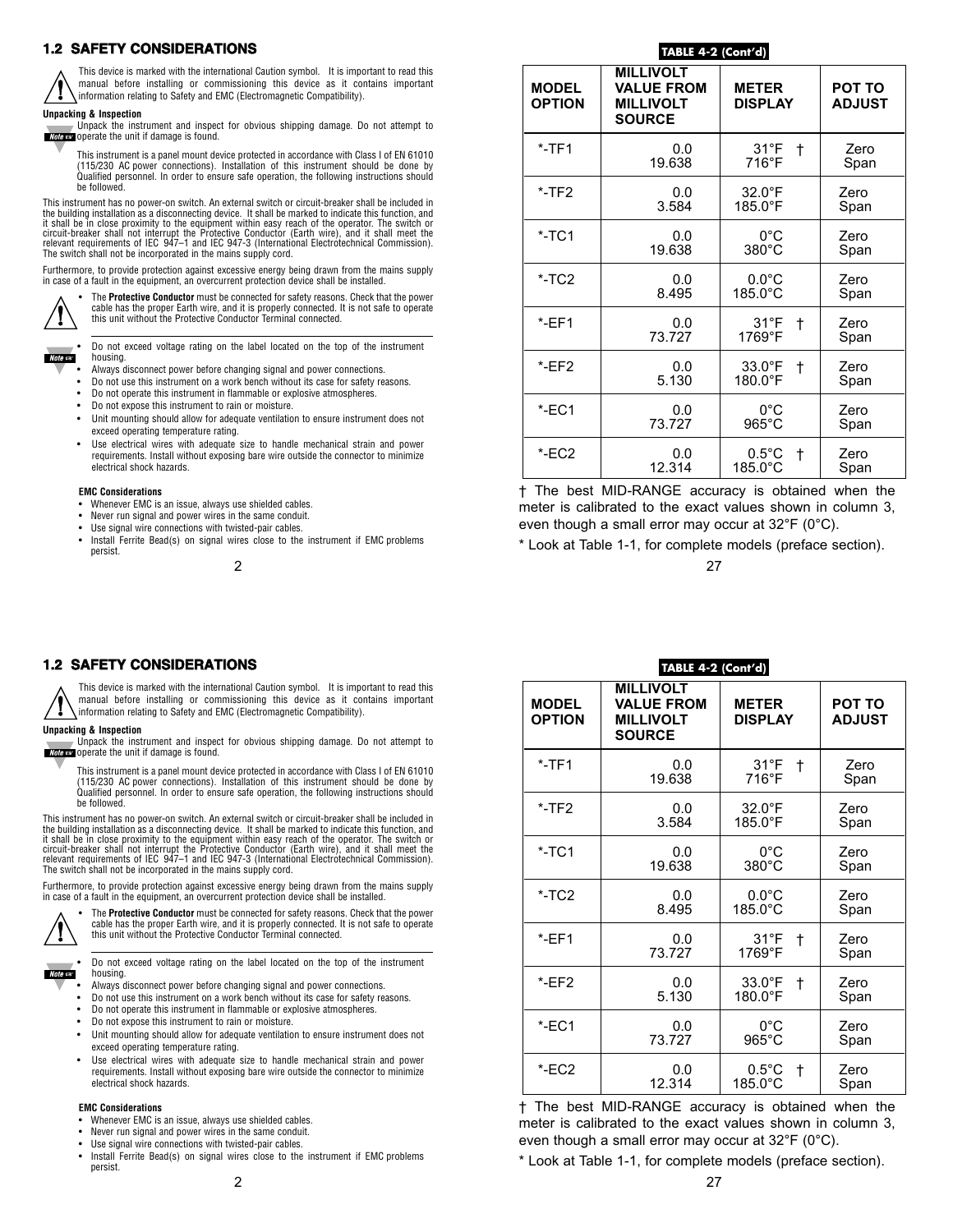### **TABLE 4-2**

### **CALIBRATION VALUES WHEN USING A MILLIVOLT SOURCE**

| <b>MODEL</b><br><b>OPTION</b> | <b>MILLIVOLT</b><br><b>VALUE FROM</b><br><b>MILLIVOLT</b><br><b>SOURCE</b> | <b>METER</b><br><b>DISPLAY</b>     | POT TO<br><b>ADJUST</b> |
|-------------------------------|----------------------------------------------------------------------------|------------------------------------|-------------------------|
| $*$ -JF1                      | 0.0                                                                        | $32^{\circ}$ F                     | Zero                    |
|                               | 41.013                                                                     | 1346°F                             | Span                    |
| $*$ -JF2                      | 0.0<br>3.917                                                               | $31.6^{\circ}F$<br>t<br>$167.0$ °F | Zero<br>Span            |
| *-JC1                         | 0.0                                                                        | $0^{\circ}$ C                      | Zero                    |
|                               | 41.013                                                                     | 730°C                              | Span                    |
| *-JC2                         | 0.0<br>9.113                                                               | $-0.2$ °C<br>$^\dagger$<br>170.0°C | Zero<br>Span            |
| *-KF1                         | 0.0<br>40.449                                                              | $31^{\circ}F$<br>t<br>1794°F       | Zero<br>Span            |
| *-KF2                         | 0.0                                                                        | $32.0^{\circ}$ F                   | Zero                    |
|                               | 2.896                                                                      | 160.0°F                            | Span                    |
| *-KC1                         | 0.0                                                                        | $0^{\circ}$ C                      | Zero                    |
|                               | 53.611                                                                     | $1335^{\circ}$ C                   | Span                    |
| *-KC2                         | 0.0                                                                        | $0.0^{\circ}$ C                    | Zero                    |
|                               | 7.737                                                                      | $190.0^{\circ}$ C                  | Span                    |

† Look at the end of Table 4-2, for the explanation of †.

\* Look at Table 1-1, for complete models (preface section).

### **SECTION 2 ABOUT THE METER**

### **2.1 Front of the Meter**

Figure 2-1 shows the panel thermometer.



### **Figure 2-1. Panel Thermometer**

Features:

Display: 3 1/2 Digit, 7-Segment Red or Green LED Full-size 14.2 mm (0.56") LED Display Analog Output Standard 3/64 DIN Standard Panel Cutout Removable Screw-Clamp Cable Connector Display Hold Capability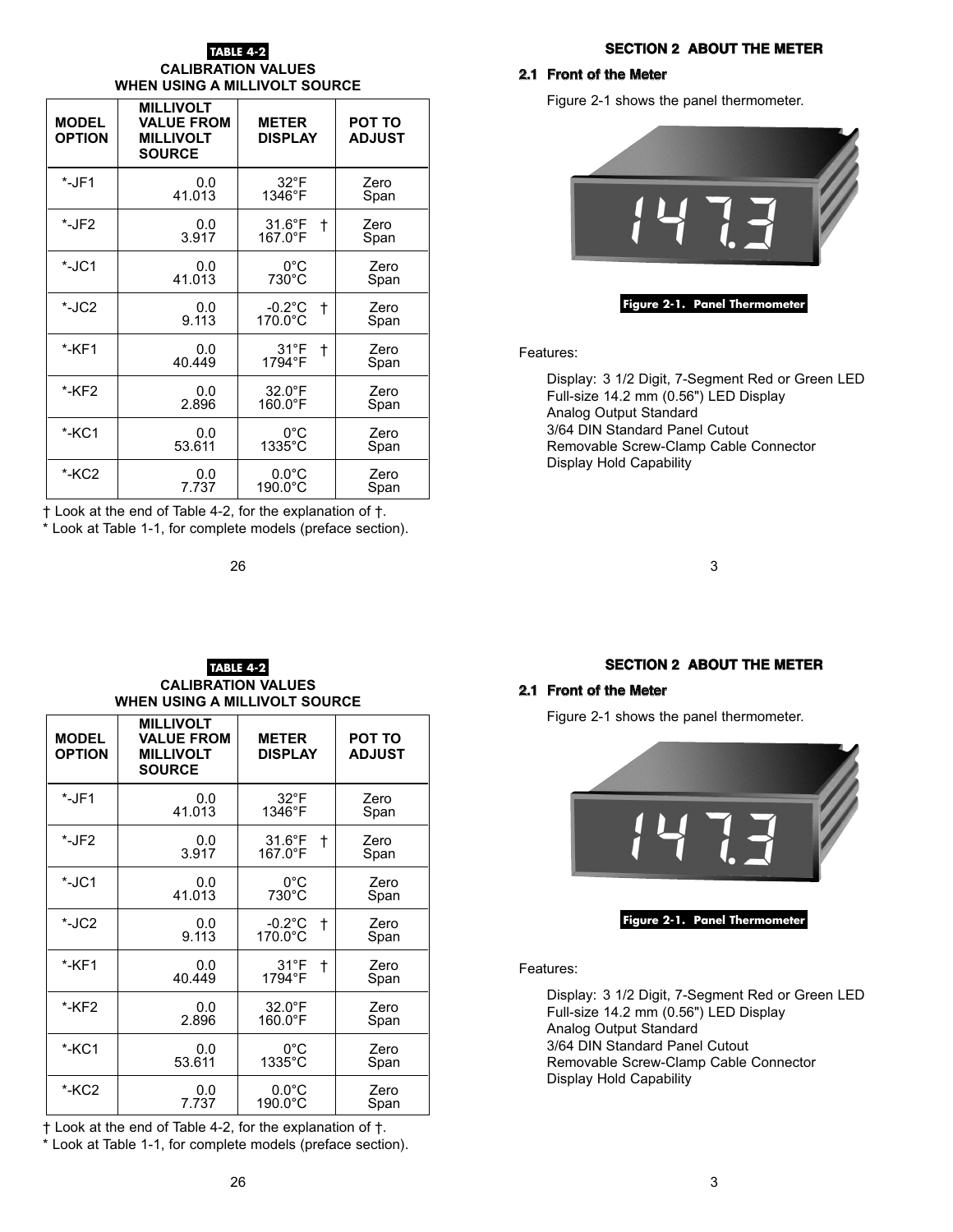### **2.2 Back of the Meter**

Figure 2-2 illustrates the rear of the meter.



### **2.3 Connector Description**

| <b>Connector Description</b>     | <b>Connector</b> | PIN # |
|----------------------------------|------------------|-------|
| (AC) Earth Ground                | P1               | 1     |
| (AC) Neutral                     | P1               | 2     |
| (AC) Line                        | P1               | з     |
| (DC) -DC Return                  | P1               | 1     |
| $(DC) + DC$                      | P1               | 2     |
| (DC) No Connection (Not used)    | P1               | з     |
| <b>Display Hold (Active Low)</b> | P2               | 1     |
| Return                           | P2               | 2     |
| <b>Analog Output</b>             | P2               | 3     |
| -TC (Neg. Lead) +                | P3               | 1     |
| +TC (Pos. Lead) $\dagger$        | P3               | 2     |

† For wire colors, refer to Table 3-1

- 3. **Connect the power to the meter.** Refer to the appropriate model number in Table 4-2 for the proper calibration points for your particular meter.
- 4. Adjust the millivolt source to output the millivolt value shown on the first line of column 2. Check to see that the meter displays the temperature indicated in column 3. If not, adjust the zero potentiometer until it reads that simulated value. For example, if the meter has a "-JC2" in the model number, set the millivolt source for 0.0 and the meter display should show 0°C.
- 5. Adjust the millivolt source to output the millivolt value shown on the second line of column 2. Check to see that the meter displays that same value. If not adjust the span pot until it reads that simulated value. For example, if the meter has a "-JC1" in the model number, set the millivolt source for 41.013 and the meter display should show 730°C.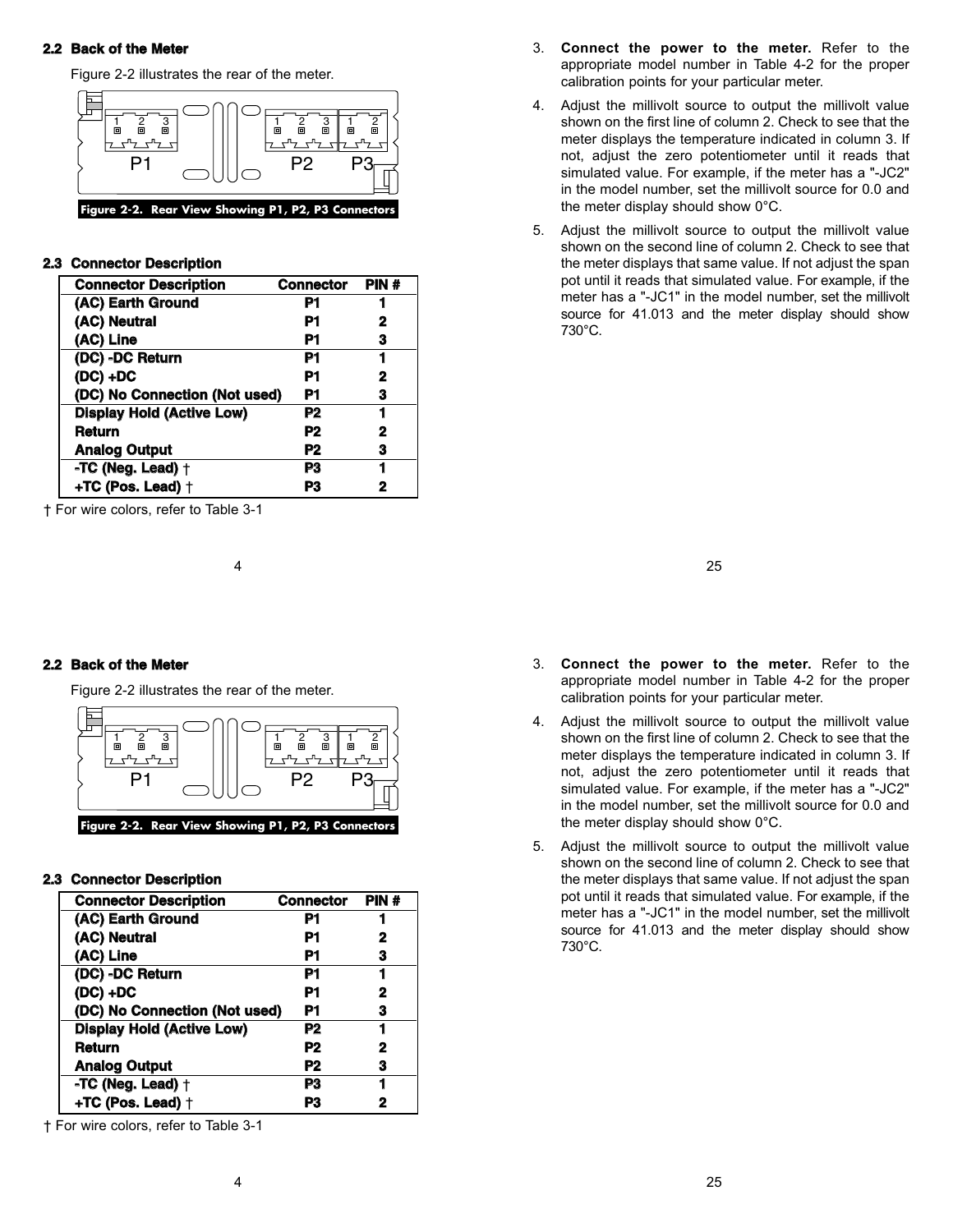### **4.2.2 Calibrating using a Millivolt Source**

1. **Disconnect the power from the meter.** Remove the front lens. Notice the the zero potentiometer is located to the left of the display and the span potentiometer is located to the right of the display.

Refer to **Figure 4-1** for the location of the calibration pots.

2. Connect the millivolt source to the MCJ Electronic Ice Point or ice bath which in turn connects to the thermocouple input connector P3 as shown in Figure 4-3. Connect the negative (red) thermocouple wire to connector P3, Pin 1. Connect the positive thermocouple wire to connector P3, Pin 2. Be sure to observe polarity and use the correct thermocouple wire (Type J wire for Type J meter).



# **SECTION 3 GETTING STARTED**

# **3.1 Main Board Power Jumpers**



*Caution:* The meter has no power-on switch, so it will be in operation as soon you apply power.

The meter can be configured to operate on 115 Vac or 230 Vac by the proper combination of the soldered wire jumpers that are located on the printed circuit board. The meter is set at the factory to be powered by the voltage specified at the time of ordering. The same transformer is used for either configuration, so all you need to do is to select the jumpers as described in this section.



**Important:** These changes must be performed by a qualified technician.

To change the Factory preset jumpers, do the following steps:



- 1. Remove the main board from the case. Refer to Disassembly/Assembly Section 3.8.
- 2. Locate the solder jumpers W1, W2, and W3 (located near the edge of the main board alongside the transformer).
- 3. If your power requirement is 115 Vac, solder jumpers W1 and W3 should be wired, but jumper W2 should not. If your power requirement is 230 Vac, solder jumper W2 should be wired, but jumpers W1 and W3 should not.

5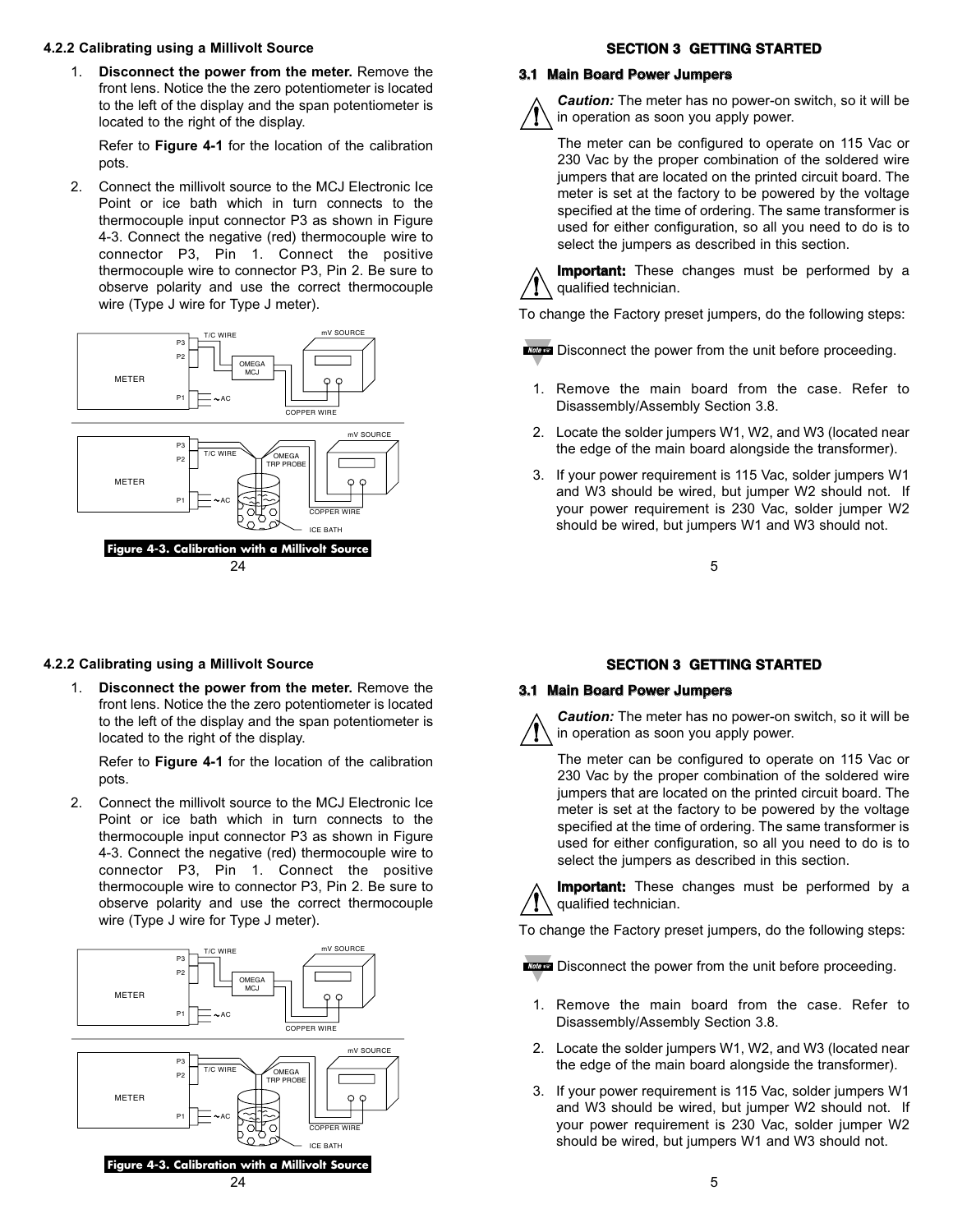### **Voltage Jumper Pin Settings**

| <b>AC VOLTAGE</b> | <b>INSTALL</b> | <b>REMOVE</b>         |
|-------------------|----------------|-----------------------|
| 115 Vac           | . W3<br>W1.    | いりつ                   |
| 230 Vac           | いいつ            | W <sub>3</sub><br>W1. |

Figure 3-1 shows the location of solder jumpers W1 through W3.



### **TABLE 4-1 (Cont'd)**

| <b>MODEL</b>  | <b>T/C CALIBRATOR</b> | <b>METER</b>      | <b>POT TO</b>  |
|---------------|-----------------------|-------------------|----------------|
| <b>OPTION</b> | <b>DISPLAY</b>        | <b>ADJUST</b>     | <b>DISPLAY</b> |
| $*$ -TF1      | $32^{\circ}$ F        | $31^\circ F$ †    | Zero           |
|               | 716°F                 | 716°F             | Span           |
| $*$ -TF2      | $32.0^{\circ}$ F      | $32.0^{\circ}$ F  | Zero           |
|               | 185.0°F               | 185.0°F           | Span           |
| $*$ -TC1      | 0°C                   | $0^{\circ}$ C     | Zero           |
|               | $380^{\circ}$ C       | $380^{\circ}$ C   | Span           |
| $*$ -TC2      | $0.0^{\circ}$ C       | $0.0^{\circ}$ C   | Zero           |
|               | $185.0^{\circ}$ C     | $185.0^{\circ}$ C | Span           |
| EFT           | $32^{\circ}$ F        | $31^\circ F$ †    | Zero           |
|               | 1769°F                | 1769°F            | Span           |
| EFT           | $32.0^{\circ}$ F      | 33.0°F +          | Zero           |
|               | $180.0$ °F            | 180.0°F           | Span           |
| $*$ -EC1      | $0^{\circ}$ C         | $0^{\circ}$ C     | Zero           |
|               | $965^{\circ}$ C       | $965^{\circ}$ C   | Span           |
| *-EC2         | $0^{\circ}$ C         | $0.5^{\circ}$ C + | Zero           |
|               | 185.0°C               | 185.0°C           | Span           |

† The best MID-RANGE accuracy is obtained when the meter is calibrated to the exact values shown in column 3, even though a small error may occur at 32°F (0°C).

\* Look at Table 1-1, for complete models (preface section).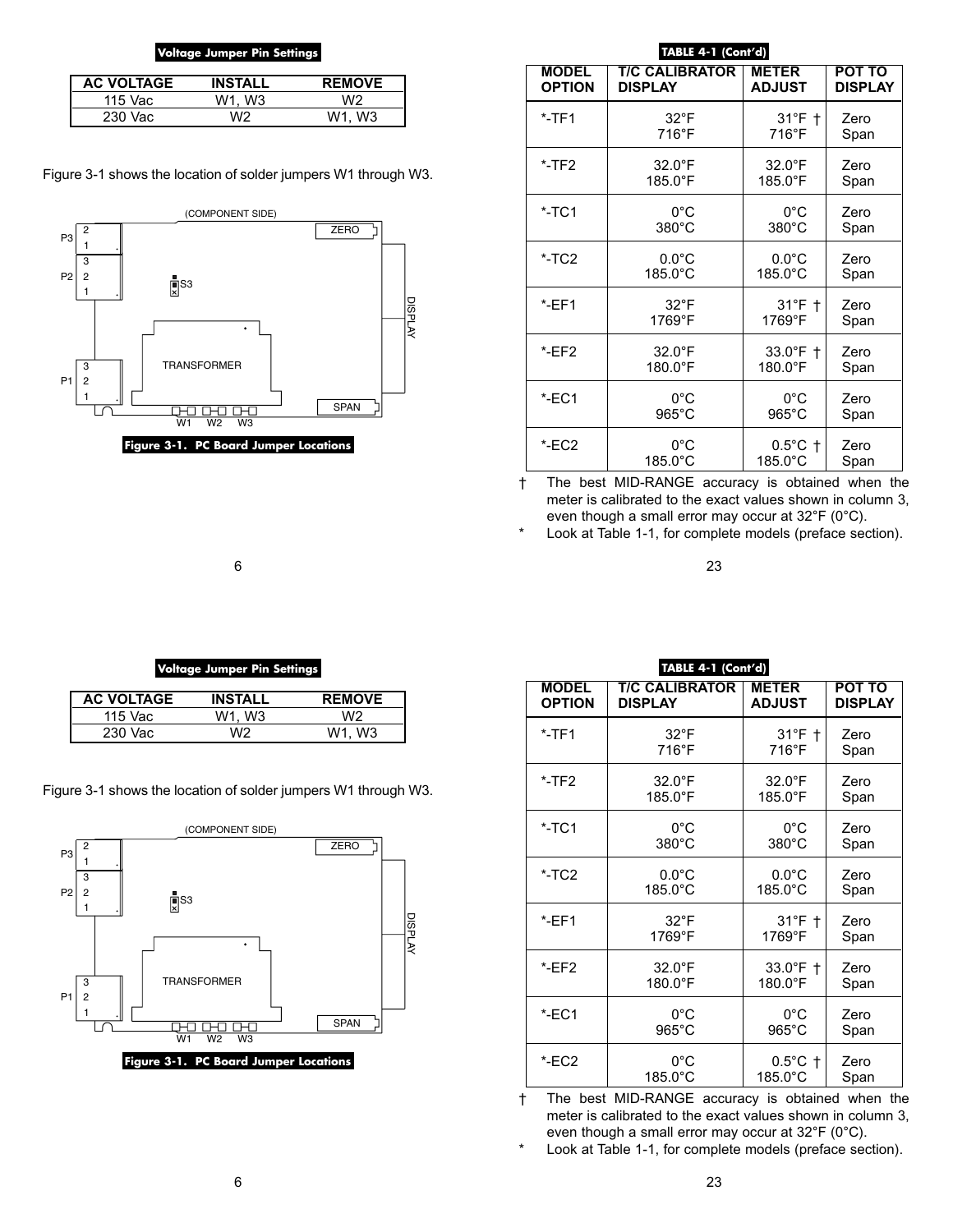### **TABLE 4-**

### **CALIBRATION VALUES WHEN USING THERMOCOUPLE CALIBRATOR**

| <b>MODEL</b>  | <b>T/C CALIBRATOR</b> | <b>METER</b>       | <b>POT TO</b> |
|---------------|-----------------------|--------------------|---------------|
| <b>OPTION</b> | <b>DISPLAY</b>        | <b>DISPLAY</b>     | <b>ADJUST</b> |
| $*$ -JF1      | $32^{\circ}F$         | $32^{\circ}$ F     | Zero          |
|               | 1346°F                | 1346°F             | Span          |
| *-JF2         | $32.0^{\circ}$ F      | $31.6^{\circ}$ F † | Zero          |
|               | 167.0°F               | 167.0°F            | Span          |
| $*$ -JC1      | $0^{\circ}$ C         | $0^{\circ}$ C      | Zero          |
|               | $730^{\circ}$ C       | $730^{\circ}$ C    | Span          |
| $*$ -JC2      | $0.0^{\circ}$ C       | $-0.2$ °C †        | Zero          |
|               | 170.0°C               | 170.0°C            | Span          |
| $*$ -KF1      | $32^{\circ}$ F        | $31^\circ F$ †     | Zero          |
|               | 1794°F                | 1794°F             | Span          |
| *-KF2         | $32.0^{\circ}$ F      | $32.0^{\circ}$ F   | Zero          |
|               | $160.0^{\circ}F$      | $160.0^{\circ}$ F  | Span          |
| $*$ -KC1      | $0^{\circ}$ C         | $0^{\circ}$ C      | Zero          |
|               | 1335°C                | $1335^{\circ}$ C   | Span          |
| *-KC2         | $0.0^{\circ}$ C       | $0.0^{\circ}$ C    | Zero          |
|               | $190.0^{\circ}$ C     | 190.0°C            | Span          |

† Look at the end of Table 4-1 for the explanation of †.

\* Look at Table 1-1, for complete models (preface section).

# **3.2 Converting** °**F to** °**C (vice versa)**



*You must remove the printed circuit board from the case in order to change from the Fahrenheit to Celsius (or vice versa). This change must be performed by a qualified technician in order to avoid damage to the unit. Disconnect the power from the unit before proceeding.*

Degrees Fahrenheit and degrees Celsius are selectable parameters. All you need to do is change the location of the shorting jumper at S3, using needle-nose pliers.



3. Follow the instructions to convert to:

### **Celsius:** .

The unit will display degrees Celsius when the shorting jumper is connected to both pins at S3. Refer to **Figure 3-2**, Detail A.

**Fahrenheit:** .<br>The unit will display degrees Fahrenheit if the shorting jumper at S3 is NOT connecting the 2 pins. Refer to **Figure 3-2**, Detail B. By keeping the shorting jumper on one pin, you are keeping it handy in case you want to change the display back to degrees C.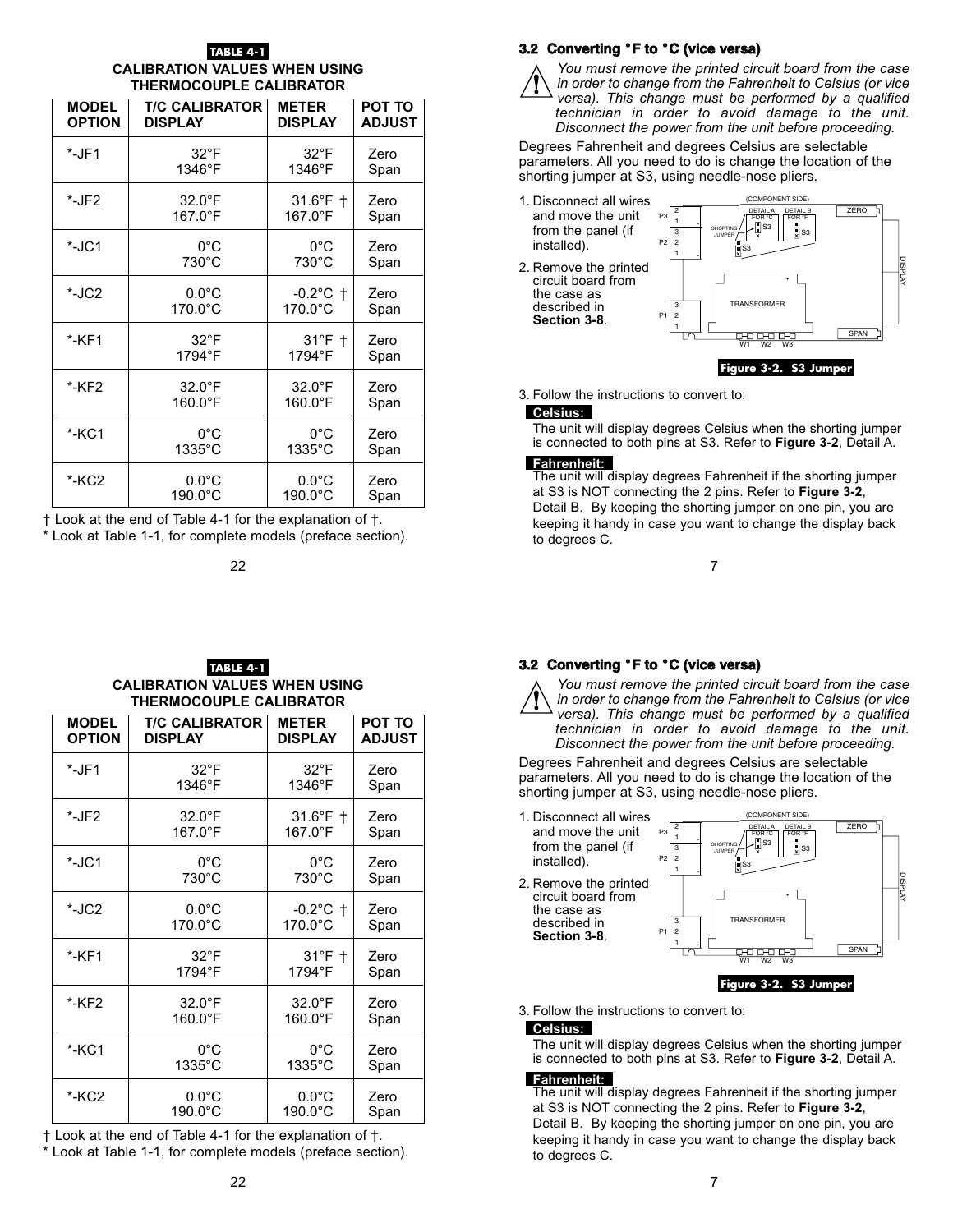### **Section 3.3 Installation and Panel Mounting**

Figure 3-3 shows the panel cutout dimensions, the dimensions for the panel thickness, and the mounting clamp for mounting the unit in a panel. **Connections will be done after mounting the unit**.

- 1. Remove the lens by inserting a paper clip or a small flat blade screwdriver into the rounded corner of the lens and lift out.
- 2. Remove the two mounting screws from both sides of the display. Pry both sides of the mounting clamp out and down to remove it from the meter case.
- 3. Insert the meter into the panel cutout and reinstall the mounting clamp to the bottom of the meter case from the rear of the panel.
- 4. Re-install the mounting screws to secure the meter in the panel. Do not over-tighten the screws.
- 5. Pop the lens back in, making sure the dull side of the lens faces towards you.
- 4. Set the thermocouple calibrator to match the thermocouple type of your meter. Adjust the thermocouple calibrator to output the temperature shown in the first line of column 2. Check to see that the unit displays the temperature shown in column 3. If not, adjust the zero potentiometer until it reads that simulated value. For example, if the meter has a "-JC2" in the model number, set the calibrator for 0.0°C and the unit display should show -0.2°C.
- 5. Adjust the thermocouple calibrator to output the temperature shown in the second line of column 2. Check to see that the unit displays the temperature shown in column 2. If not, adjust the span pot until it reads that simulated value. For example, if the meter has a "-JC2" in the model number, set the calibrator for 170.0°C and the meter display should show 170.0°C.
- 6. After adjusting the pots, go back and verify both temperature readings. Repeat steps 4 and 5 as required.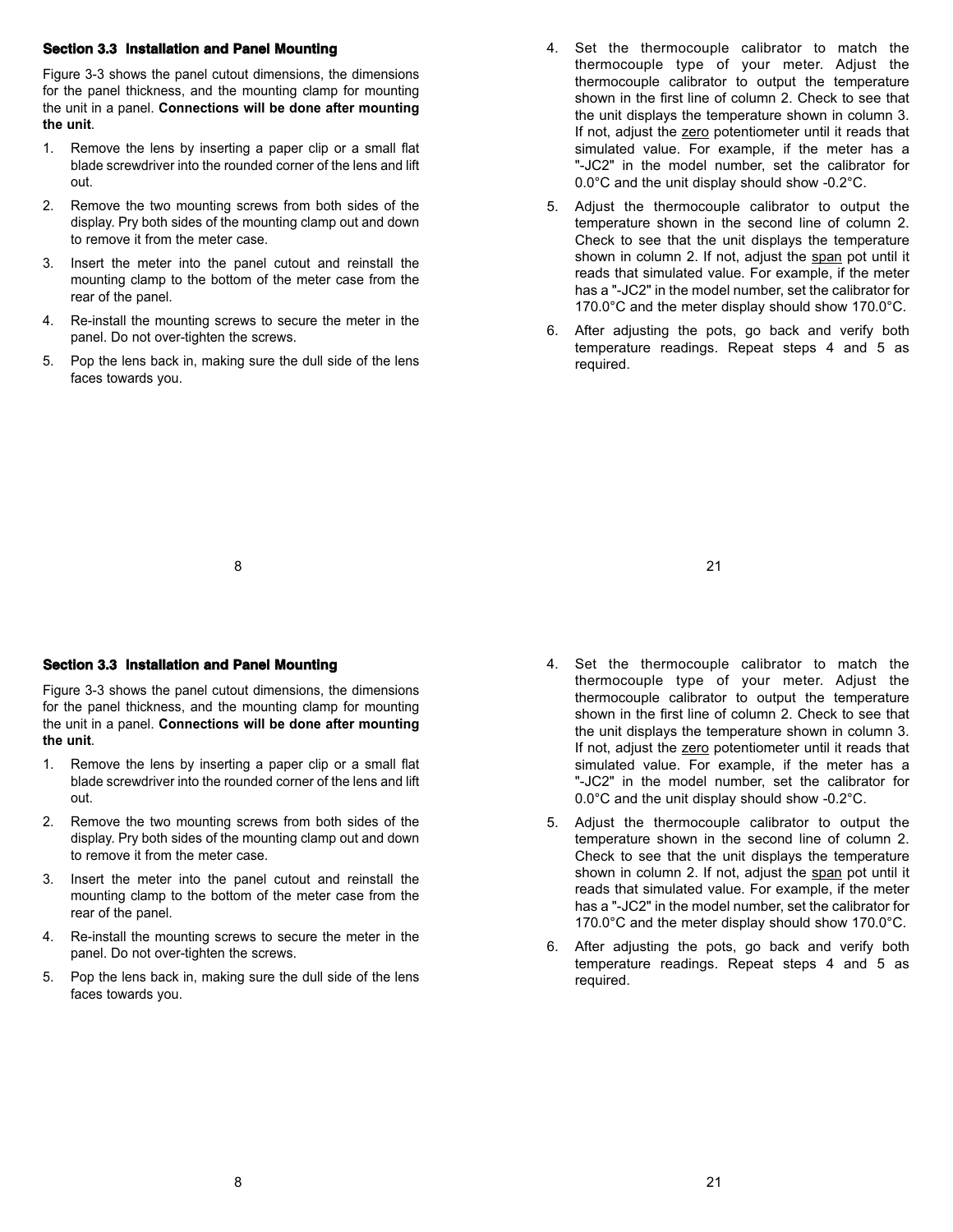2. Connect the thermocouple calibrator output signal to the thermocouple input connector P3 as shown in Figure 4-2. Connect the negative (red) thermocouple wire to connector P3, Pin 1. Connect the positive thermocouple wire to connector P3, Pin 2. Be sure to observe polarity and use the correct thermocouple wire (Type J wire for Type J meter).



### **Figure 4-2. Calibration a Thermocouple Calibrate**

3. Connect the power to the meter. Allow 30 minute warm up before calibration of 0.1° resolution meters. Refer to the appropriate model number in **Table 4-1** for the proper calibration points for your particular meter.

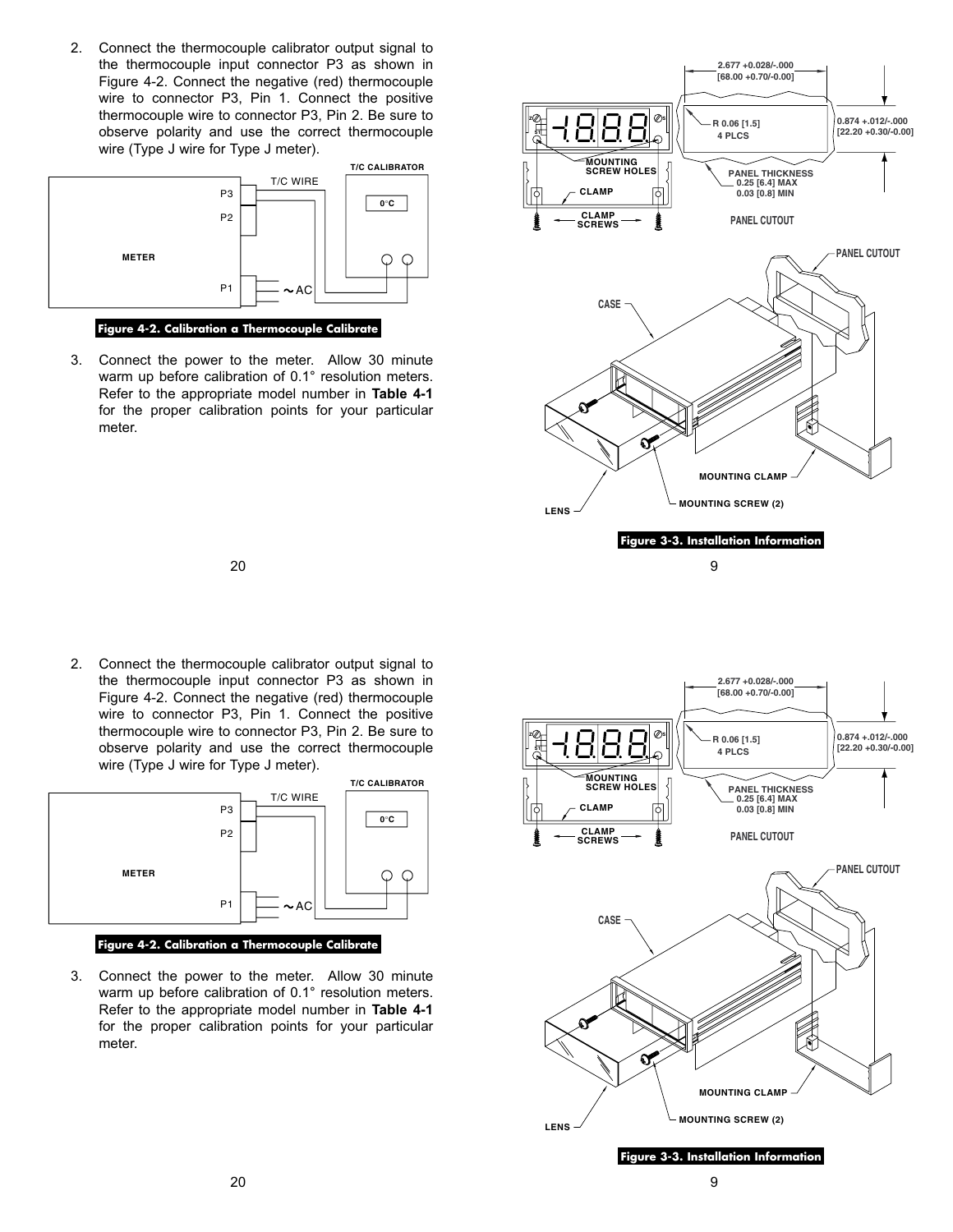| 3.4 Sensul mput Comiecuons<br>Table 3-1. AMERICAN (USA) THERMOCOUPLE WIRE COLORS |                         |                         |
|----------------------------------------------------------------------------------|-------------------------|-------------------------|
| T/C                                                                              | "+" LEAD WIRE           | "-" LEAD WIRE           |
| <b>TYPE</b>                                                                      | <b>ALLOY/WIRE COLOR</b> | <b>ALLOY/WIRE COLOR</b> |
| J                                                                                | Iron (white)            | Constantan (red)        |
| K                                                                                | <b>Chromel (yellow)</b> | Alumel (red)            |
| Т                                                                                | <b>Copper (blue)</b>    | Constantan (red)        |
| Е                                                                                | Chromel (purple)        | Constantan (red)        |

**3.4 Sensor Input Connections**

The meter is configured at the factory for the desired thermocouple type (J, K, T, E) and the desired units of measure (°C or °F), as defined by the customer at the time of purchase.

The meter configuration is defined in the part number. For example, a Type T meter that reads in degrees Fahrenheit would have a "-TF2" in the part number. The "1" at the end of the part number indicates a 1 degree resolution and "2" at the end of the part number indicates a 0.1 degree resolution. See **Table 1-1** for model number listing.

Once the meter is configured for a particular **Note** as thermocouple type, it CANNOT be changed to accept any other input type. It becomes dedicated to that thermocouple type as ordered.

Meter calibration must be performed using a **Note** car thermocouple calibrator. If a millivolt source is used instead, be sure to connect the output of the millivolt source to an Omega MCJ Electronic Ice Point (or equivalent) of the appropriate thermocouple type (or an ice bath). Doing this will compensate for the cold junction errors.

### **4.2 CALIBRATION PROCEDURE**

Refer to Section 4.2.1 for details on how to calibrate the meter using the Thermocouple Calibrator. Refer to Section 4.2.2 for details on how to calibrate the meter using the Millivolt Source.

### **4.2.1 Thermocouple Calibrating**

1. **Disconnect the power from the meter.** Remove the front lens. Notice the the zero potentiometer (pot) is located to the left of the display and the span potentiometer is located to the right of the display.

Refer to **Figure 4-1** for the location of the calibration pots.

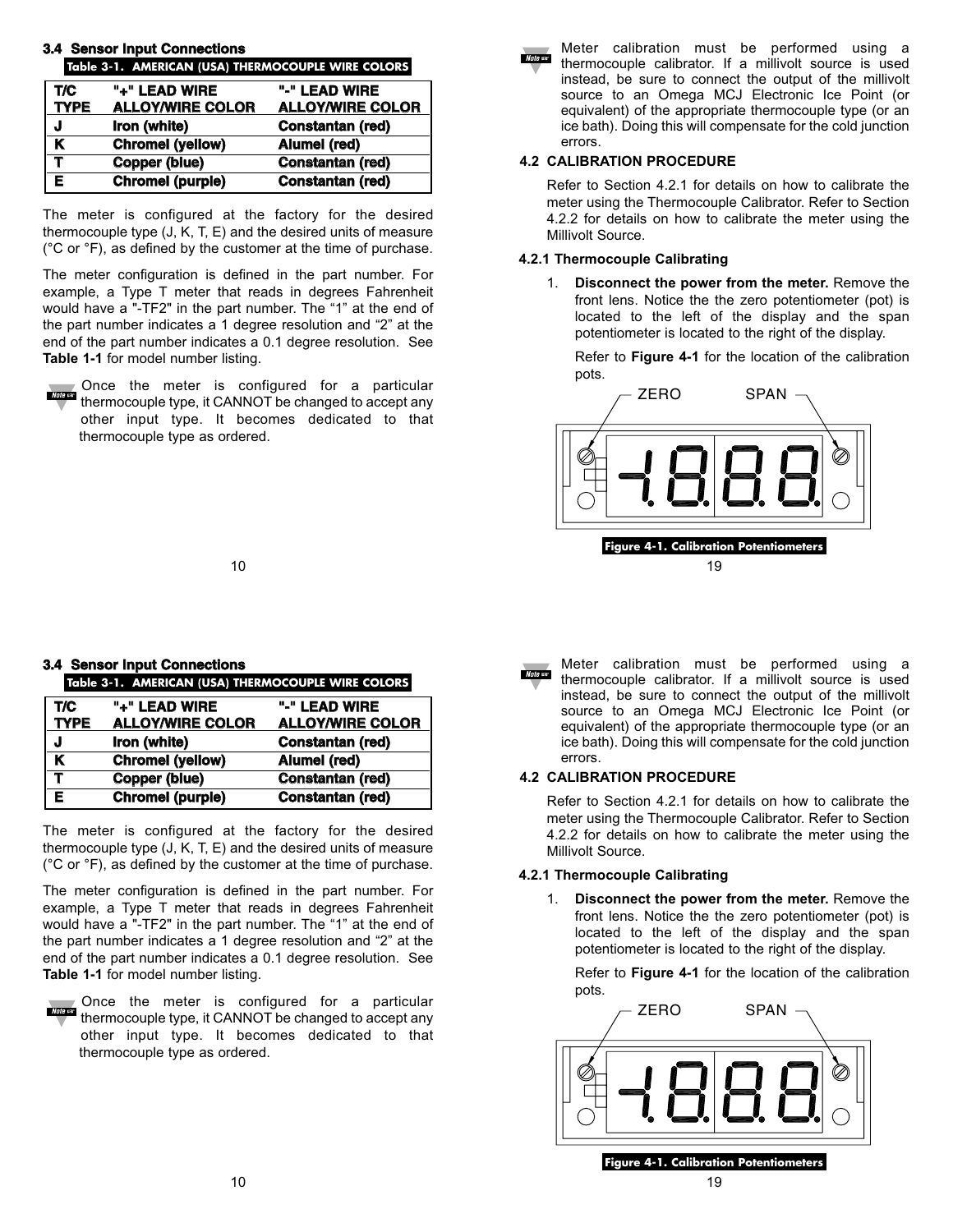### **SECTION 4 OPERATION AND CALIBRATION**

**Important:** These changes must be performed by a qualified technician.



**WARNING:** Do not connect ac power to your meter until you have completed all input and output connections. Failure to do so may result in injury!

- 1. Wire the meter according to the wiring section. This includes power, thermocouple and analog signal connections.
- 2. Apply power to the meter and the display will show the temperature of the probe.

The meter is shipped from the factory calibrated to the accuracy as specified. No re-calibration is necessary. In the event that there is a desire to check the calibration, the following procedure is given.

### **4.1 EQUIPMENT REQUIRED**

- Meter
- Extension grade thermocouple wire
- a small screwdriver
- a precision Thermocouple Calibrator

### **OR**

- a precision Millivolt Source (0.001 resolution) used in conjunction with an Electronic Ice Point
- copper wire

### **OR**

- a precision Millivolt Source (0.001 resolution) used in conjunction with an ice bath
- copper wire

### **3.4 Sensor Input Connections (Continued)**

To connect the input to the unit, attach the thermocouple probe to the 2-pin female connector that is supplied with the unit. Refer to **Figure 3-4** for wiring instructions and **Table 2-1** for wire colors.

Plug the female connector into the P3 male connector at the rear of the meter.

**Figure 2-2** shows the location of the P3 connector on the meter.



**Figure 3-4. Thermocouple Connector Wiring (P3)**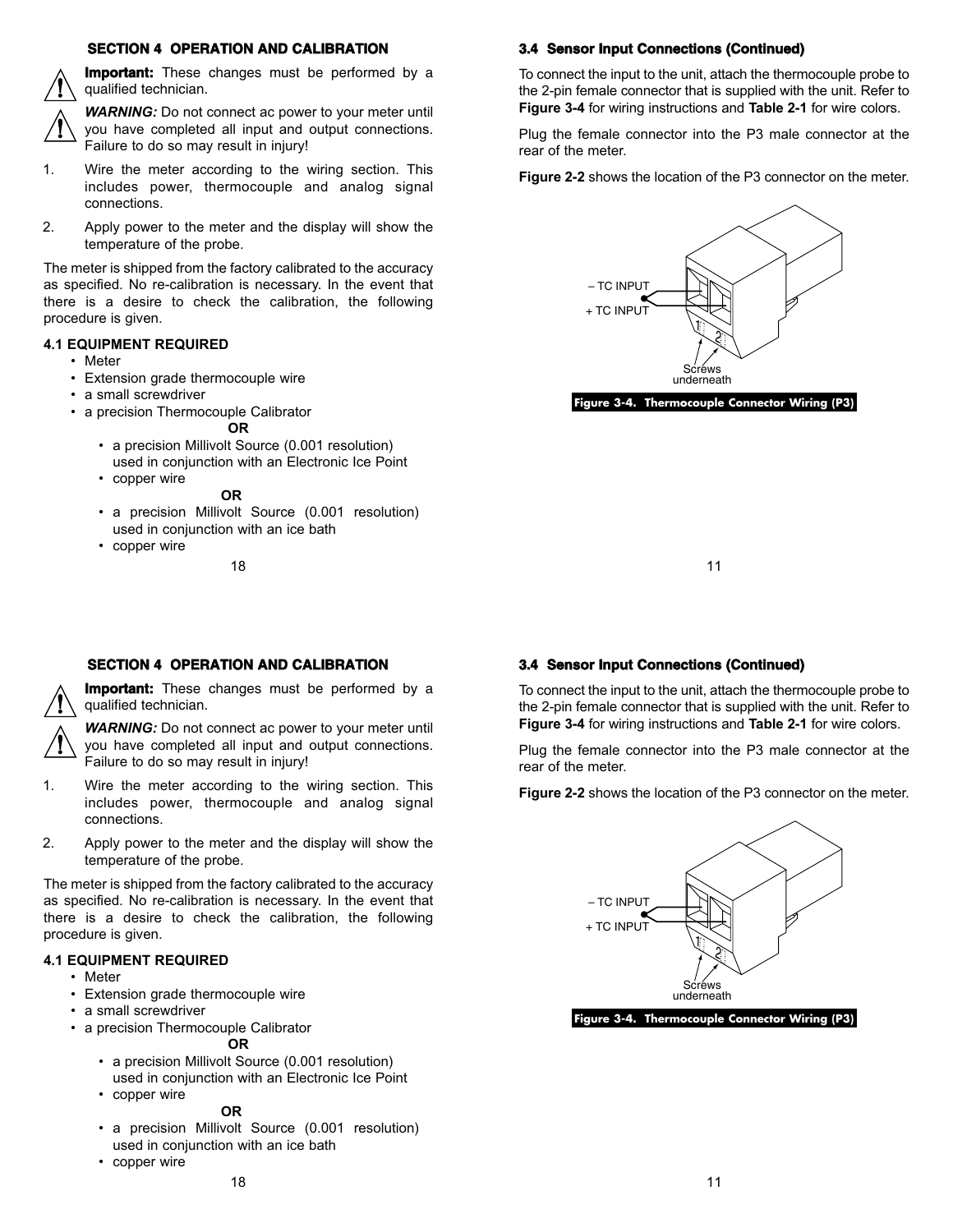### **3.5 Analog Output Connections**

The analog output is a linearized millivolt signal that is equivalent to the displayed temperature. It comes as a standard feature with every unit. The resolution of the analog output is no greater than the resolution of the display.



 $\blacksquare$  The analog output is a non-isolated signal, therefore, it is recommended that an ungrounded thermocouple probe be used to prevent ground loop problems.

To access the analog signal, attach copper wire to the 3-pin female connector that is supplied with the meter. Refer to **Figure 3-5** for wiring instructions. Plug the female connector into the P2 (male) connector at the rear of the meter.

**Figure 2-2** shows the location of the P2 connector on the meter. Note that this connector shares a common return with the "Display Hold" function.





When re-installing the printed circuit board:

- 1. Hold the case (with the two mounting holes facing upwards and to the right side of the case) in the left hand.
- 2. Hold the printed circuit board with the components showing (soldered side down) in the right hand.
- 3. Slip the component board into the case and slide in as far as it will go. You will also have to release the tab at the rear on the other side of the case (turn case over) to allow the board to fit all the way inside the case.
- 4. Go through steps 3 thru 5 in Section 3.3 in order to re-install the mounting clamp, screws, and lens.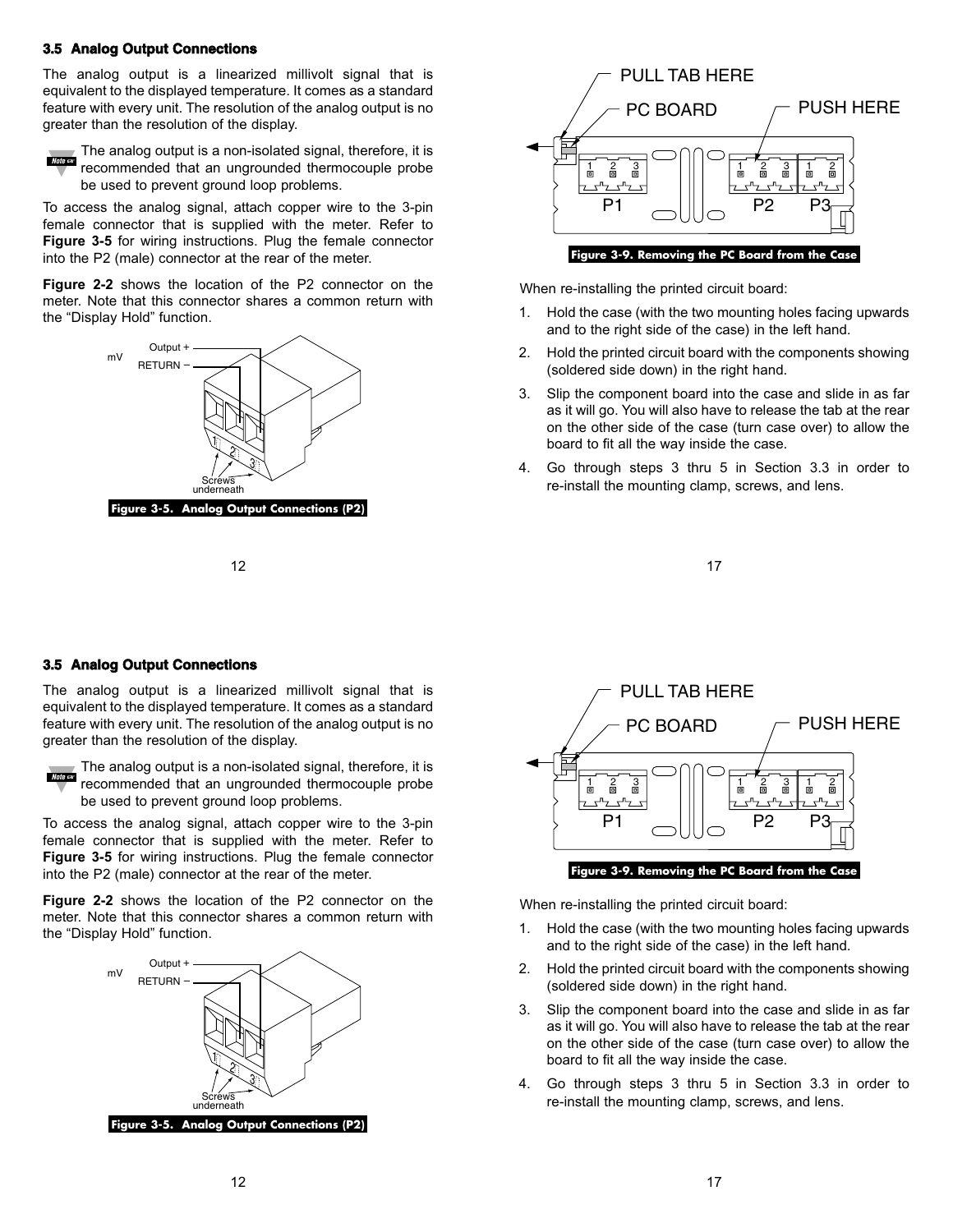### **3.8 Disassembly/Assembly**



You must go through the following steps in order to remove the printed circuit board from the case if you want to change from 115 Vac to 230 Vac (or vice versa) or to change from Fahrenheit to Celsius (or vice versa). These changes must be performed by a qualified technician in order to avoid damage to the unit.



*WARNING:* Do not connect ac power to your meter until you have completed all input and output connections. Failure to do so may result in injury!

- 1. Remove power and all wire connections from the unit.
- 2. Unplug the three connectors (P1, P2, and P3) from the back of the meter. Grasp them firmly on the top and bottom of the connector and pull. **Figure 3-9** shows the location of the three connectors.
- 3. Remove the lens, mounting screws, and mounting clamp from the unit as described in steps 1 and 2 in Section 3. Slide the unit out of the panel (if it is installed in a panel).
- 4. The printed circuit board is held in place by a tab and notch system located next to the P1 connector, pin 1 (refer to **Figure 3-9**). The tab is on the case and the notch is on the edge of the PC Board. Hold the meter with the display facing away from you. Gently pry the tab (on the back corner of the case) out with the edge of your finger, while pushing the back of the PC Board out through the front of the meter. The PC Board will slide out the front, free from the case.

### **3.6 Display Hold Connections**

The "Display Hold" function can be used to freeze the display. Connect a single pole, single throw (SPST) switch between pins 1 and 2 on the P2 connector. The display will stop updating when this switch is on. When this switch is off, the display will update itself 2.5 times per second.

To access the "Display Hold" function, attach copper wire to the 3-pin female connector that is supplied with the meter. Refer to **Figure 3-6** for wiring instructions. This connector shares a common return with the Analog Output. Plug the female connector into the P2 connector at the rear of the meter. **Figure 2-2** shows the location of the P2 connector on the meter.